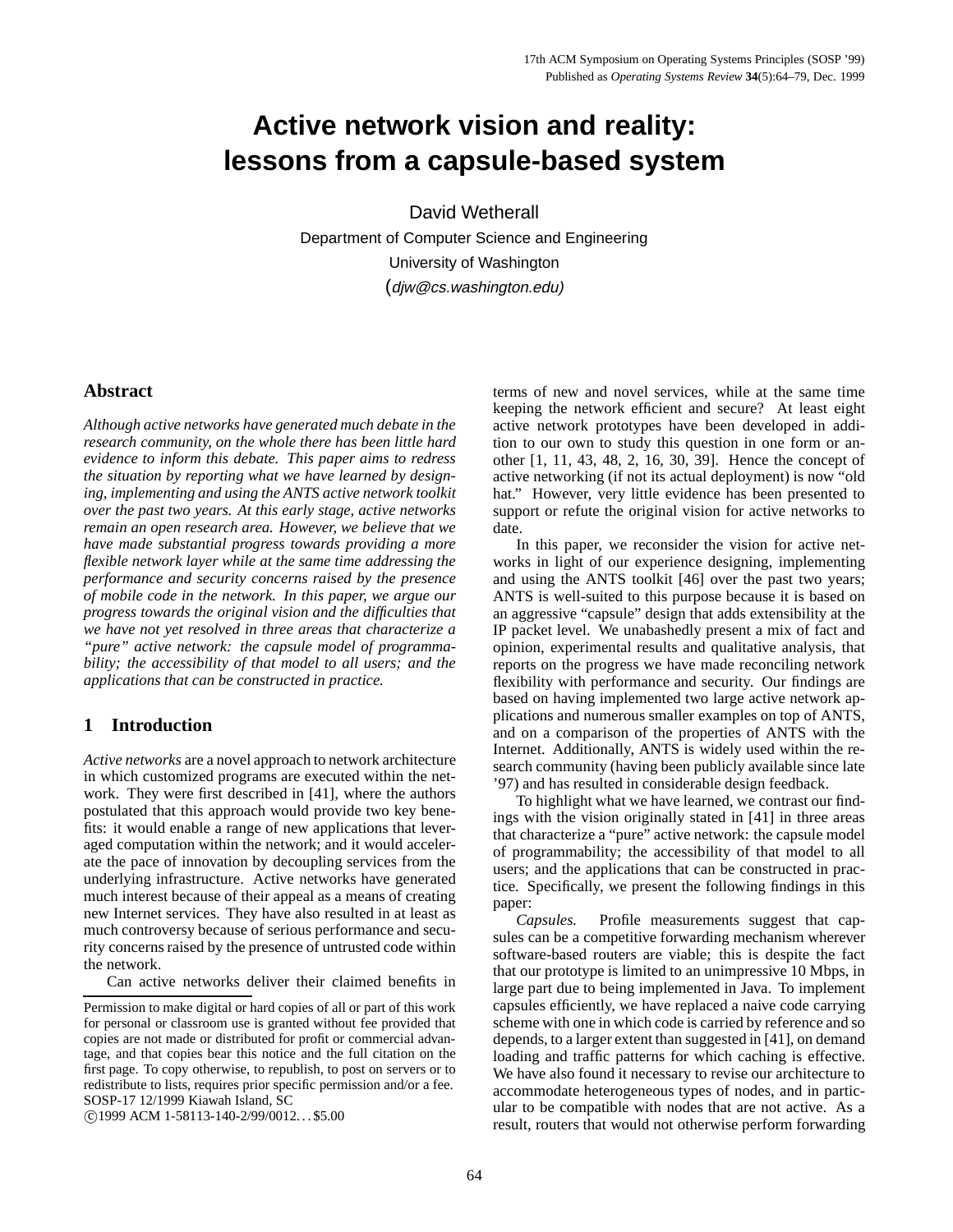in software are not slowed by capsule processing.

*Accessibility.* We have partly succeeded in allowing each user the freedom to control the handling of their packets within the network. We are able to isolate the code and state of different services to guarantee their correctness to the same degree as do today's static and trusted protocols. This is possible without restrictions on who can program the network, despite the fact that active network code is mobile and untrusted. However, it remains an open problem to prevent misbehaving programs from monopolizing resources across a group of nodes. This is analogous to the way that the current Internet does not prevent misbehaving users from monopolizing bandwidth. Both problems require further network mechanisms to be developed (see, for example, [8]), though the active network version of the problem is more complicated; we describe how it differs. To deal with this problem in the immediate future, we have fallen back on certification by a trusted authority, a measure not in keeping with [41] in that it will slow the rate of change. Nonetheless, we argue that the result is a system that can still evolve much more quickly than the Internet.

*Applications.* We have found capsules most useful for experimenting with and deploying new services that are routing variants, such as multicast, that make use of network layer state. Capsule code tends to be "glue" that acts as a flexible means for composing the capabilities made available by active nodes, rather than application-specific computation that is migrated to within the network as suggested in [41]. We expect that there will be relatively few active services, but believe that the case for using active networks is still compelling because of the great difficulties introducing, changing and experimenting with new services in the Internet today. In particular, the automatic code deployment of capsules provides a fundamentally new and valuable model for systematic change across wide-area network paths.

In sum, we believe that we have made substantial progress towards building the kind of active network envisioned in [41]. We find it feasible to add a degree of programmability across the network layer that provides clearly useful new flexibility. At the same time, the mechanisms we have developed and the restrictions we have adopted go a long way towards resolving performance and security concerns. On the other hand, it is clear that greater application experience is needed and open issues remain in areas such as resource management. We observe that programmability is rapidly being incorporated into network elements at essentially all locations where it is viable. Without further research this programmability will by default take the form of piecemeal solutions that allow individual network elements to be upgraded, but no more than that. If we are not careful, the network may well be "activated" without providing the benefit of a systematic means of upgrading services across the Internet.

The rest of this paper is organized as follows. We begin with background on active network research, and then summarize the essential features of ANTS needed to understand our results. In the main sections, we present our findings for each of the three topic areas. Finally, we discuss some more speculative observations in terms of network architecture.

# **2 Background**

There are many approaches by which programmability can be deeply embedded into the network infrastructure, at either routers or individual packets, in the fashion of active networks. We briefly consider three styles to help place ANTS in context.

Some active network systems provide extensibility to individual devices, increasing their flexibility well beyond the level currently supported by router configuration mechanisms, such as Cisco's IOS. Two examples are the active bridge [1] and router plugins [11]. Such systems are wellsuited to the task of imposing policy or functionality at a particular network location in the manner of a firewall or other edge boundary device. As such, they are typically meant for use by network administrators or other privileged users.

A second style of system provides programmability across multiple nodes for control tasks rather than new data transfer services. For example, BBN's SmartPackets [39] provides a programming environment that caters to management tasks; ISI's active signaling and the Tempest [43] target call and virtual network setup; and ACTIVE IP [47] supports measurement and discovery tasks. Netscript [48] is an example of a system that combines both of these styles by allowing management channels to program new data transfer services.

These two styles of system essentially restrict either where programs can be run or who can cause them to be run. Doing so limits their applicability, but is useful in practice precisely because it makes the design problem more tractable by specializing it to a particular domain. Single network element schemes, for example, are not intended to introduce services that are spread over the wide area and for that reason do not have to coordinate code distribution across an entire network. Similarly, control tasks are not executed at the granularity of packet forwarding and so have less stringent performance requirements.

In contrast, ANTS belongs to a third style of systems that do not *a priori* restrict who can program which nodes. Instead, ANTS aims to allow each user to construct new data transfer services across the wide-area, such as routing for host mobility, by controlling the handling of their own packets within the network. This is analogous to extensible operating system approaches [21, 5] that aim to offer untrusted applications as much control over the way system resources are managed as possible while still being able to protect the underlying resources and arbitrate between competing demands.

ANTS is based on an aggressive "capsule" approach in which code is associated with packets and run at selected IP routers that are extensible. We sketch its design in the following section. Two other capsule-based systems, PAN [30] and PLAN [16], are similar in spirit to our own, and experience with both, on the whole, supports the conclusions drawn here. We mention specific results in the text as appropriate. PAN is modeled on ANTS and differs principally in that its capsules transfer unsafe binary forwarding programs and execute them directly, trading security for performance. PLAN capsules carry short programs in a specially-designed language that is the basis for system security. In contrast, the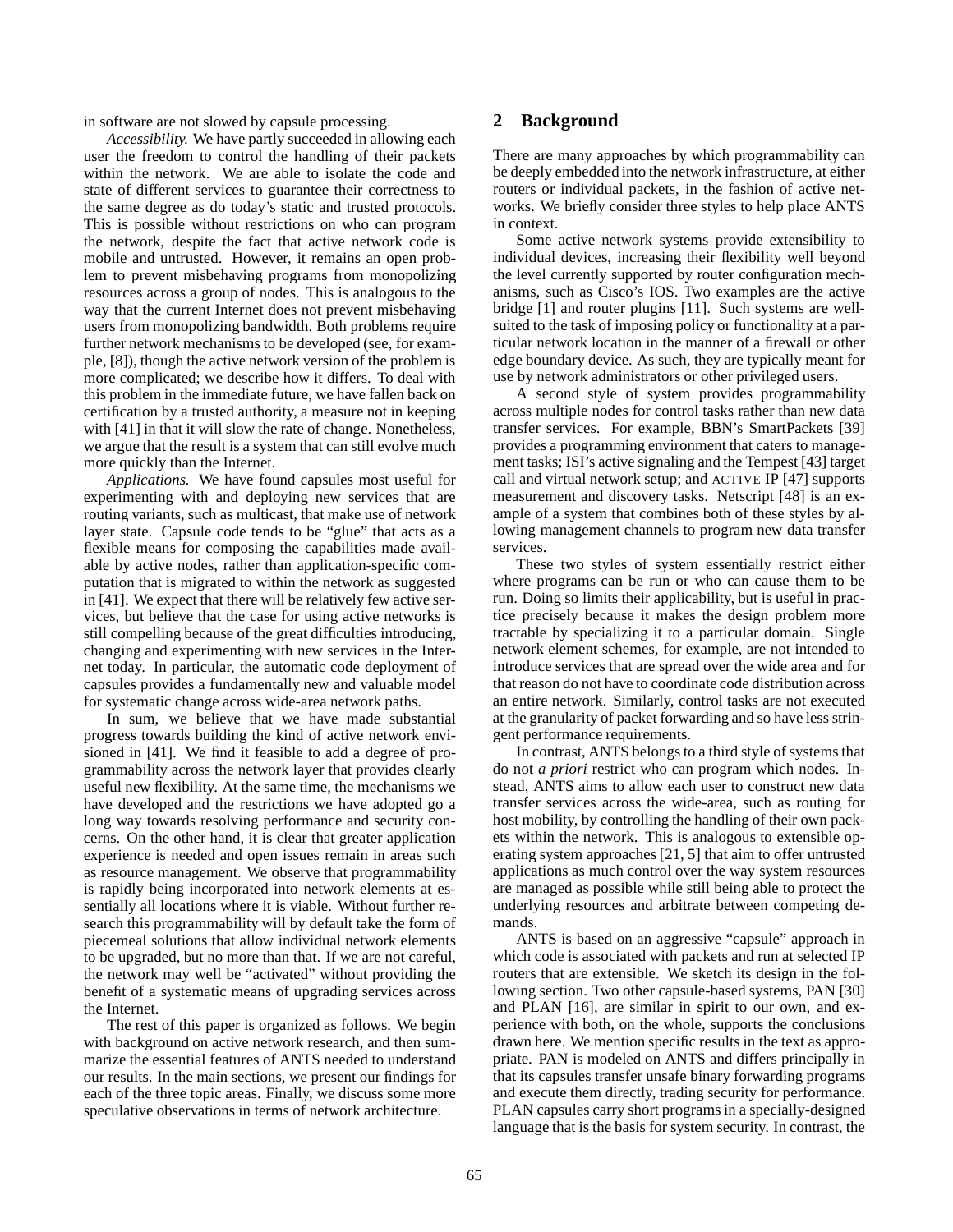

**Figure 1**. Entities in an ANTS active network

ANTS toolkit builds on the safety properties of Java bytecodes.

A final strategy that does not fit into these three styles is worth noting. Active services [2] seek to gain the advantages of active networks without disturbing the network layer by relying on domain-specific proxies to support "value-added" network services such as transcoding. We consider domainspecific solutions to be a useful tool, but the use of proxies to be largely orthogonal to many active network design problems. Clearly, proxies are valuable for incremental deployment. (They are not the only option though. We prefer firewall-style interception at selected routers because of the late-binding that it provides, and the potential for access to routing and load information that it retains.) However, the use of proxies rather than extensible routers does not resolve design issues such as the extension API, code distribution and global resource management, all of which must be tackled in any real system.

#### **3 The essentials of ANTS**

In this section, we summarize the details of ANTS that are needed to understand the subsequent discussion. We focus on "bootstrapping the reader" by explaining how it works; we defer arguments about why it works in this manner to the following sections. The summary is based on the reference version of ANTS detailed in a dissertation [45], which supersedes an earlier exposition [46].

We describe ANTS along two lines: the interface it presents to users at the edge of the network, and its implementation within the network. In addition, we comment on the ANTS toolkit, a reference implementation written in Java, and how ANTS may be deployed incrementally in the Internet.

### **3.1 Interface**

The entities in an ANTS network are shown in Figure 1. Applications obtain customized network services by sending and receiving special types of packets called *capsules* via a programmable router referred to as an *active node*. Each

active node is connected to its neighbors, some of which can be conventional IP routers, by link layer channels. The innovative properties of an ANTS network stem from the interaction of capsules and active nodes; the application and channel components are simply modeled on those of conventional networks.

The format of a capsule, shown in Figure 2, is an extension of the IP packet format. Capsules are like mobile agents in that they direct themselves through the network by using a custom forwarding routine. The type of forwarding is indicated by the value of the type field and is selected by end-user software when it injects a capsule into the network. The corresponding forwarding routine is transferred using mobile code techniques to active nodes that the capsule visits as it passes through the network. The routine is executed at each active node that is encountered along the forwarding path. At conventional nodes, IP forwarding occurs using the IP header fields.

Any party can develop a new network service and make it available for widespread use. The first step is to write a new set of forwarding routines that implement the desired behavior. This is done in a subset of Java in our reference implementation, the ANTS toolkit. Each different forwarding routine corresponds to a different type of capsule and can carry different header fields (the type-dependent header fields in Figure 2). The kinds of forwarding routines that can be constructed depend on the capabilities of the active node; routines are further restricted in the amounts of node resources they can consume. The ANTS toolkit provides a core API, listed in Table 1, that grew out of experience with a predecessor system [47] and consists of the smallest set of operations with which we were able to develop many different services. It provides three categories of calls that: query the node environment; manipulate a *soft-store* of service-defined objects that are cached for a short time and then expired; and route capsules towards other nodes or applications in terms of shortest paths. These calls allow novel routing services to be expressed by querying network characteristics, maintaining route information in the soft-store, and following it during forwarding. Additional API calls will likely be added with further development and experience. Loss information, for example, is clearly useful for congestion-related services, yet absent from the list because it is inconvenient in our current user-level Java implementation.

Once the code is written, it is signed by a trusted authority (an IETF-equivalent) to certify that the service makes use of overall network resources in a "reasonable" fashion. Certification reflects global resource management concerns that we have not otherwise resolved in the general case. This issue is discussed in Section 5. Finally, the code is registered with a directory service using a human-readable name (such as "Drop Priority") to make it available to other network users.

End-user software can use a new service developed according to this model in a simple manner. First, the service code is obtained via the directory service, which is simply the local filesystem in our prototype. In a large-scale network, this step can be made automatic (without burdening applications) with a process analogous to DNS host resolu-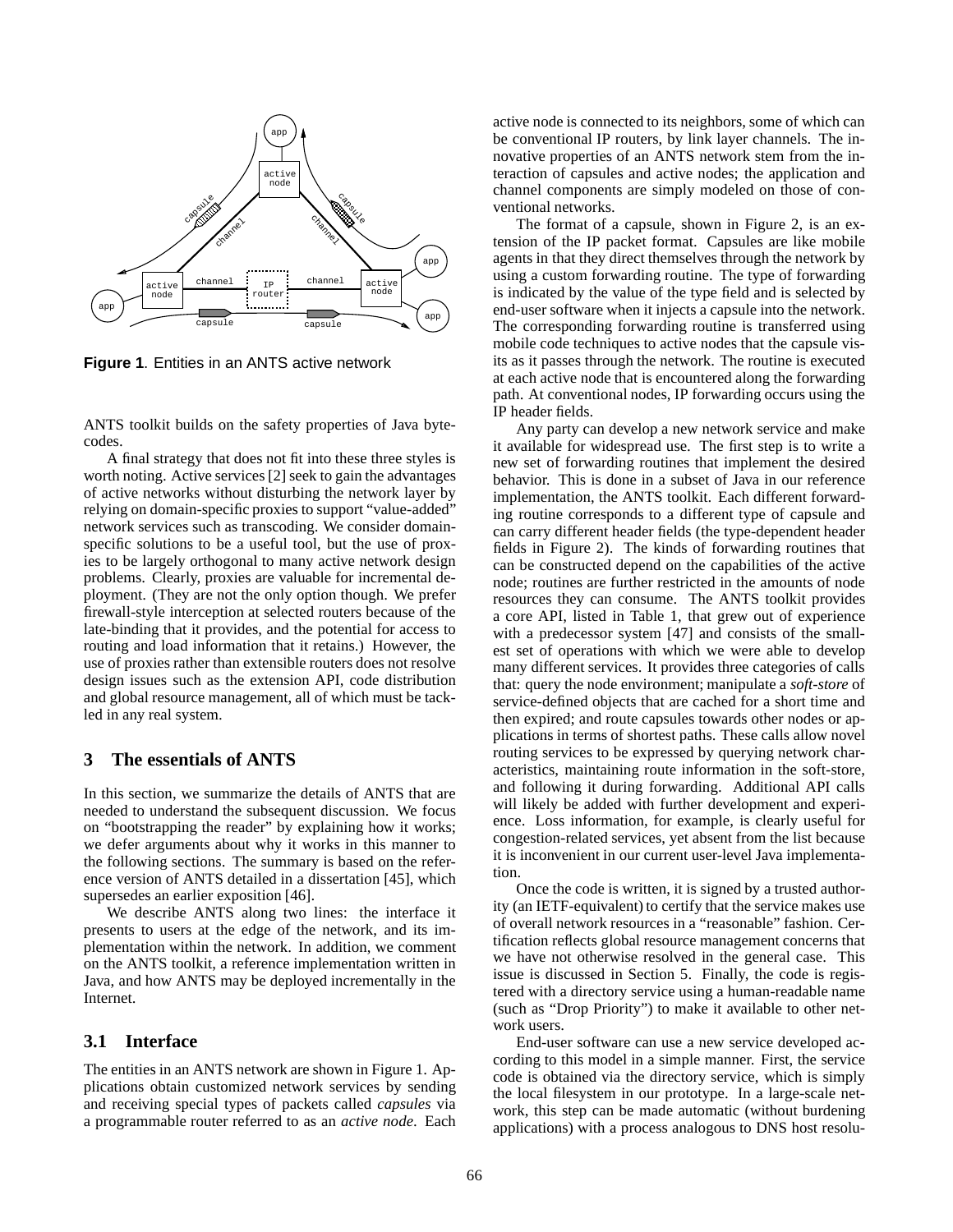

**Figure 2**. Key features of the capsule format

| Method                                       | Description                          |  |
|----------------------------------------------|--------------------------------------|--|
| int getAddress()                             | Get local node address               |  |
| ChannelObject getChannel()                   | Get receive channel                  |  |
| Extension findExtension(String ext)          | Locate extended services             |  |
| long time()                                  | Get local time                       |  |
| Object put (Object key, Object val, int age) | Put object in soft-store             |  |
| Object get (Object key)                      | Get object from soft-store           |  |
| Object remove(Object key)                    | Remove object from soft-store        |  |
| void routeForNode(Capsule c, int n)          | Send capsule towards node            |  |
| void deliverToApp(Capsule c, int a)          | Deliver capsule to local application |  |
| void log(String msg)                         | Log a debugging message              |  |

#### **Table 1**. Active node API

tion. Second, the service is registered with the local active node. This provides the node with a copy of the service code to bootstrap code distribution within the network, and allows the node to compute the type values that will be placed on corresponding capsules. Once these steps are complete, applications are free to send and receive capsules that belong to the new service, and these capsules will be forwarded within the network by executing the corresponding routines.

# **3.2 Implementation**

To process capsules efficiently for the expected traffic patterns of our target applications, ANTS separates the transfer of service code from that of the rest of the capsule and caches code at active nodes. Each capsule carries a type field as shown in Figure 2 that refers to its customized forwarding routine. The value of this type field is based on an MD5 [36] fingerprint of the associated service code. Code is provided to nodes at the edges of the network by end-user software. Within the network, a lightweight code distribution system transfers the code along the path the capsule follows when the code is not already cached.

Our code distribution system is designed to provide rapid but unreliable transfer of short routines between adjacent active nodes; ANTS places a limit of 16 KB on the code of each service to limit the impact of code transfers on the network. The protocol works as follows (Figure 3). When the code needed to forward a capsule is not found in the cache, a request is sent to the previous active node that the capsule visited. The "previous address" header field (Figure 2) is maintained by active nodes for this purpose. If this node has the required code, which is likely because it executed the code moments before, it sends the code. The code is then cached for later use and executed to forward the capsule. If messages are lost or the code is unavailable, the capsule is discarded and considered lost. Thus code transfer will either succeed quickly, in which case the interruption to forwarding will be close to minimal, or occasionally fail, in which case applications must recover the lost capsule in the normal manner.

Once the code has been distributed, capsule processing at an active node is straightforward: capsules are received, they are demultiplexed using their type field to the associated forwarding routine, the routine is safely executed within a sandbox, and the process repeats. We refer to this model as *extensible packet forwarding*, since it generalizes the IP forwarding model in use today. The sandbox prevents untrusted code from corrupting the node and the state of other services that are being run concurrently. Capsules may only effect externally visible behavior through node API "system calls". The sandbox also enforces constraints that facilitate the protection and resource management mechanisms discussed in Section 5: overall runtime is limited; access to the capsule itself is limited so that the source address and type are constant, while the previous address and TTL are maintained by the node; creation of other capsules is restricted so that only related types can create each other; and freshly manufactured capsules obey invariants such as having a smaller TTL and the source address of the parent to facilitate distributed debugging. The additional packet overhead of this model is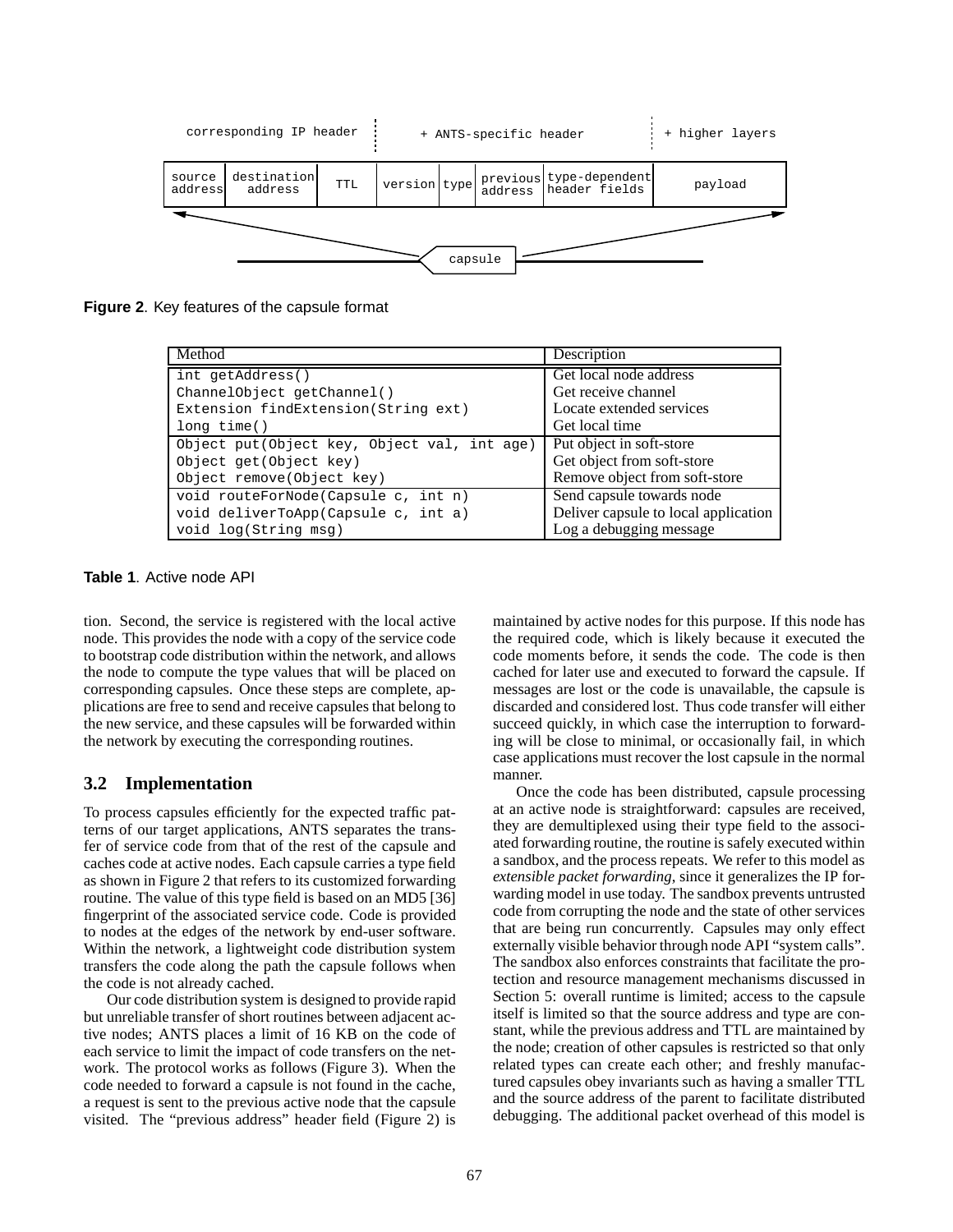

**Figure 3**. Demand loading of capsule code

modest; type is the largest field in our implementation, and at 128 bits it is the size of a single IPv6 address. The additional runtime steps are also modest, as is reported in Section 4.2, because we are able to leverage the restrictions placed on forwarding routines to simplify the implementation.

# **3.3 ANTS Toolkit**

The ANTS toolkit [45] is a reference implementation of the architecture described above. It incorporates everything described in this paper with the exception of signing code and checking the signatures, since this has no effect once code is loaded. The toolkit also carries capsules within UDP datagrams that are organized into an overlay, rather than as a direct extension of the IP format. This is convenient as the toolkit runs at user-level on end-systems.

Both the reference platform itself and the capsule forwarding routines (which are supplied by application developers) are written in 100% Java. This has been a valuable design choice in that it has allowed us to rapidly develop a portable, compact (approximately 10000 lines) and flexible experimental platform that is accessible to application developers. The active node sandbox, for example, builds directly on Java's type-safety and security manager framework, while code distribution is facilitated by dynamic loading mechanisms. As a result, the ANTS toolkit has been widely used within the research community.

The cost of this design choice has primarily been performance, though the lack of fine-grained control over resources, for example, the size of objects and garbage collection, has also been a limitation. We expect much of these costs to eventually be recovered, since neither the reference platform nor the forwarding routines need to be written in Java in a different implementation. In the short term, the platform can be statically compiled and, with a suitable Java runtime, reside in the operating system along with other networking code. Ultimately, safe execution techniques applicable to binaries (namely software-based fault isolation (SFI) [44] or proof-carrying-code (PCC) [29]) could be used in higher performance implementations. Alternatively, specialized runtimes would improve performance by exploiting the subset of Java (or other language) that is used to write forwarding routines. For example, ANTS requires that forwarding routines be single-threaded.

# **3.4 Deployment**

ANTS is designed to be deployed incrementally within the Internet today. Since not all nodes are required to be active, a straightforward step is to selectively activate nodes in strategic locations. This is likely to begin with end-systems, along with routers connected to bandwidth-limited wireless and access links, and followed by increasingly high performance routers at ISPs within the network. Activating such routers can be straightforward because ANTS nodes can be embedded in the network and intercept capsules that pass through them.

At a finer granularity, nodes can be active for selected services, but perform IP forwarding for other services. The ANTS architecture allows this decision to be made locally by each node. This strategy can extend the performance range of active nodes: compute-intensive services that are not dynamically loaded because they do not run at the line packet rate can instead be statically loaded if the capsules that use them arrive infrequently. This is analogous to the way ICMP and other services are handled separately from the IP "fast path" in high-bandwidth routers. This line of reasoning suggests that hybrid active node implementations will be useful for combining the performance of high-end routers with the flexibility of programmable services. For example, an IP router could be extended with an attached PC that receives packets via a classifier.

# **4 Are capsules feasible?**

We now switch gears and turn to the main contributions of this paper. The first question we consider is essentially one of performance: are capsules a feasible mechanism on which to build active network programs?

We argue that when capsules are implemented as described in Section 3.2, they can be a competitive forwarding mechanism wherever software-based routers are viable. We argue this in two steps. First, that capsule code can indeed be carried by reference and loaded on demand. Fingerprints have proved an effective design technique here. Second, that the intrinsic overhead of capsule processing is low and so adds little to the cost of IP forwarding when both are implemented in software.

Of course, software-based forwarding will not be viable at all network locations, even in router designs with a processor per port. At one extreme, current generation PC-based routers provide a flexible processing environment capable of forwarding at least 70,000 packets/sec, easily reaching 100 Mbps for typical packet sizes [28]. They are poorly-suited to this task as they are I/O limited. At the other extreme, modern high-end commercial routers can forward 70 byte packets at wire speed for OC-48 (2.4Gbps) line rates, which requires forwarding rates approaching 4,000,000 packets/sec [42]. The difference is a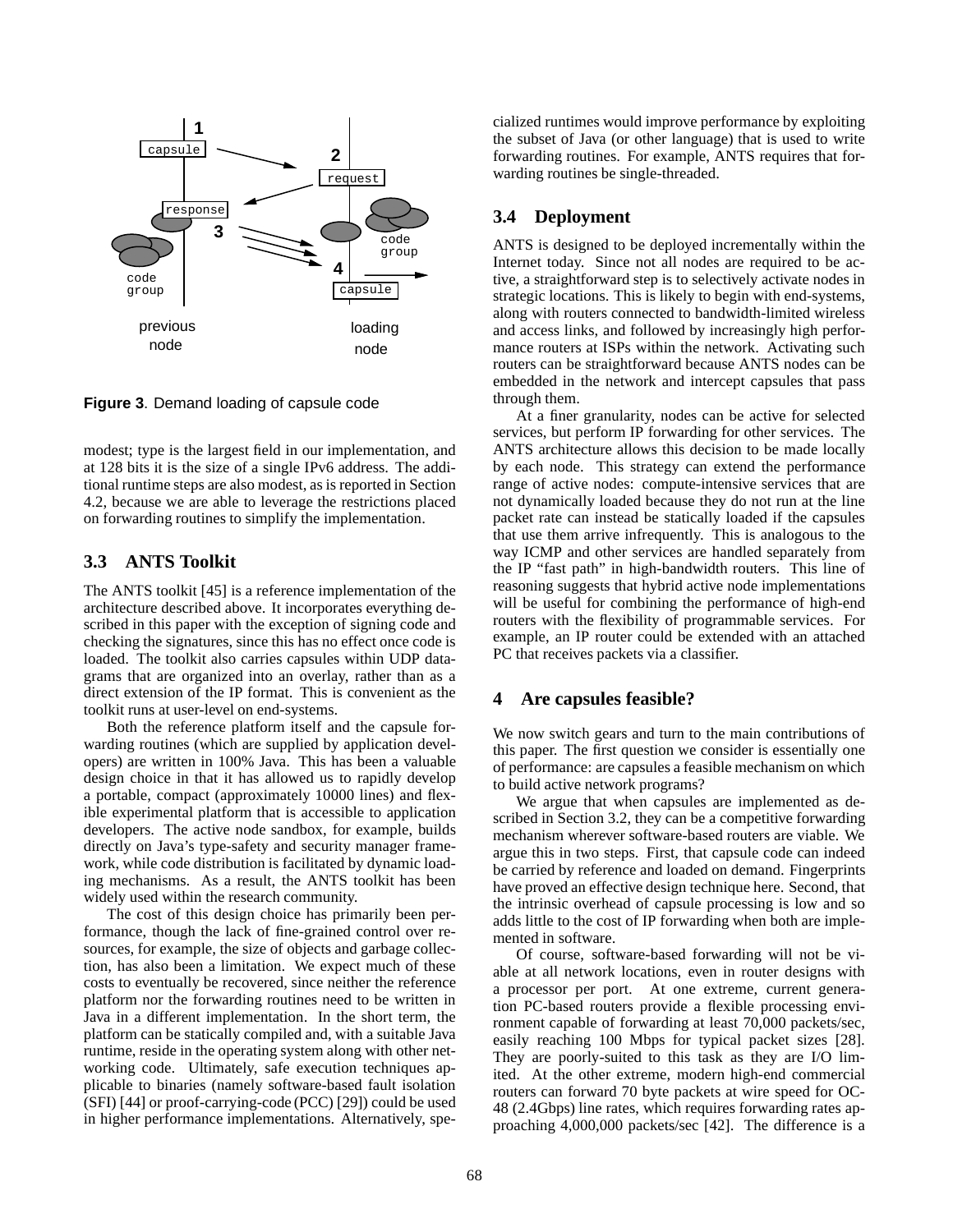factor of 50. It is difficult, however, to evaluate the potential of extensible routers because of the changing underlying technologies; for example, reconfigurable hardware such as RaPiD [10] is appearing. Ultimately, the applications of a programmable node will be constrained by its capabilities and position in the network. For example, processor rates of 1 GHz and line rates of 1 Gbps imply an average processing budget of 1000 cycles, if all packets are to processed and the average size is 128 bytes. This figure varies by orders of magnitude, reaching 100,000 cycles if 10% of the packets are processed and the line rate is 100 Mbps, for example. Thus a network in which node capabilities are heterogeneous seems fundamental to us. It is for this reason that our architecture supports partially active networks in which some routers, such as those in the core of the Internet, can implement IP forwarding only and are not slowed by capsule processing.

## **4.1 Implementing capsules**

One of the first changes we made in moving from an earlier active network system to ANTS was to carry capsule code by reference rather than by value. Besides the obvious space and time overheads of carrying code and converting it to an efficient executable representation, we observed that most of the applications we were exploring exhibited significant locality — the same code was executed along the same network path. This is particularly so for network layer evolution where, although many new services might be tried over time, a small number of services account for virtually all of the traffic at any given instant. We believe that this is unlikely to change, even in a much more dynamic network, because of the existence of higher layer flows and a dependence on third party software. Most other active network systems that emphasize performance also cache code, for example PAN [30] and router plugins [11, 12]. PLAN [16] does carry a small amount of code directly, but similarly distinguishes between forwarding fragments and extension code that is cached<sup>1</sup>.

To provide the same behavior as the capsules described in [41], we must be able to distribute the right code to the right place, where "right" is determined by a model in which the code is actually present in each capsule. Each mechanism can potentially cause difficulties.

To ensure the right code, we compute the type identifiers that are stamped on each ANTS capsule from an MD5 [36] fingerprint of the corresponding  $\text{code}^2$ . This is analogous to the way fingerprints are used to name the types of network objects [7]. We originally chose this method as a distributed naming scheme to eliminate the need for standardized protocol identifiers, but quickly came to value its security properties. It is secure because a belief that the fingerprint function is one-way implies that the association between a capsule and its forwarding code is unambiguous<sup>3</sup>. Because this correspondence can be verified locally, without trusting external parties or relying on external information, the danger of code spoofing is eliminated. SFS uses fingerprints as the basis of self-certifying pathnames [26] for essentially the same reasons.

A significant difference compared to conventional protocols is that the identifier names an implementation rather than an interface. This is potentially beneficial because it eliminates versioning problems: different versions of code are treated as different services within the network. However, we have found that this property typically means that a higher level of naming is soon introduced. In our system, a directory service is used by end-user software selecting protocols, and bootstrap capsules (such as those that transfer code between active nodes) carry well known names. Any higher level of naming must then be secured if it is not to negate the fingerprint properties that we value.

To transfer code to the right place, we have found the simple scheme described in Section 3.2 to be quite general and sufficient to our needs. In networking parlance, service code is "soft-state" [9] that is automatically replenished as it is needed. The scheme thus adapts to packet loss, node failures and changing routes, all without complicating capsule semantics with extra mechanisms such as an explicit "connection" setup phase. Because it interleaves capsule forwarding and code transfer hop-by-hop, it can be used to load new routing services.

There are also more subtle issues that we have uncovered while studying code distribution. For example, the code distribution system should not leave active nodes open to a denial of service attack. The hop-by-hop nature of our scheme may be of use here, since code messages are only exchanged between neighbors and can easily be authenticated, thus reducing the scope of attacks. Also, unless the latency of loading is small it may conflict with the end-system timeouts that are used to detect loss. For our system, a measurement-based analysis [45] predicts that loading delays will fall within the normal range of one-way transit variations (of 0.1 to 1 second) reported in [33], even for cross-country paths. Caching behavior under overload is also of concern.

For the most part, however, we have deferred serious analysis of the performance of code distribution mechanisms until there is greater experience with large scale active networks. We observe that, if code loading is rare enough, its performance will be of little consequence as long as it is adequate. We believe our scheme provides adequate performance, but further observe that ANTS could be used with other code distribution schemes in practice.

#### **4.2 Forwarding performance**

At active nodes, processing can be separated by the granularity at which it occurs:

<sup>&</sup>lt;sup>1</sup>It is also interesting to note that PLAN forwards capsules roughly three times as fast as ANTS. As best we can tell, this is due more to the performance of the underlying language runtimes and better marshaling code than architectural choices.

<sup>&</sup>lt;sup>2</sup>We first heard this technique suggested in the context of protocol code by Gary Minden. We pioneered its use at the same time as PAN [30].

<sup>•</sup> per capsule forwarding tasks;

<sup>&</sup>lt;sup>3</sup>There is some evidence that the collision-resistance of MD5 may be broken in the foreseeable future [37], but to our knowledge no evidence that the one-way property on which we depend is in question.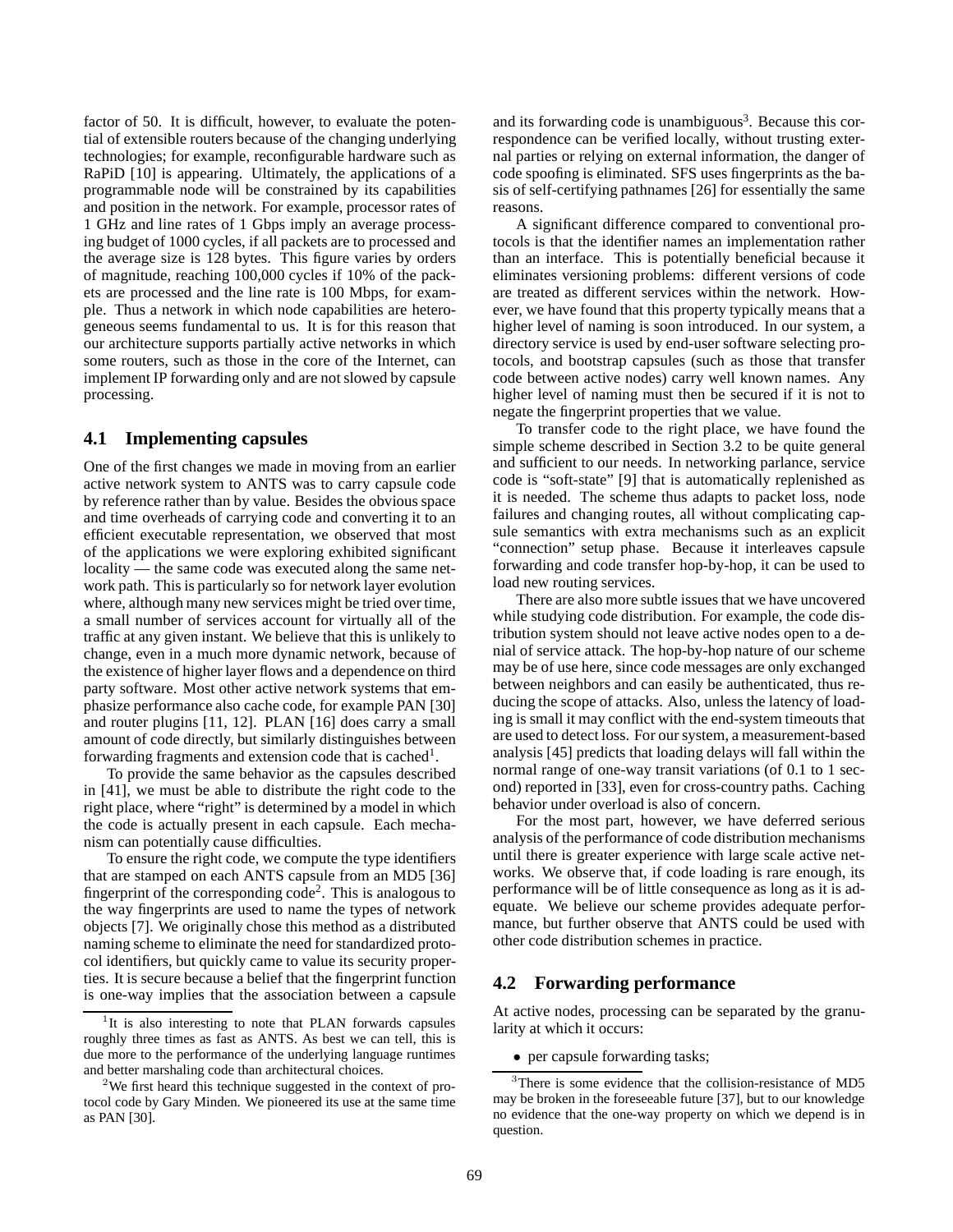

**Figure 4**. Active node throughput (pps)



**Figure 5**. Active node latency  $(\mu s)$ 

- per service code distribution; and
- periodic node management tasks.

Of these tasks, only capsule forwarding limits node performance in practice. For the traffic patterns of interest, code caching is effective and so code distribution is rarely needed. Measurements of the ANTS toolkit showed a processing cost of approximately 1 ms per code distribution message, with up to a maximum of 16 messages to transfer service code. This is approximately one order of magnitude more expensive than regular capsule forwarding, and requires that the cost of loading be amortized over around 1000 capsules before it has a negligible impact (1%) on network performance.

Periodic tasks in ANTS, such as route updates and cleaning of the soft-store, do not result in a noticeable slowdown either. This is because we are able to make them occur at a much coarser granularity than capsule forwarding (seconds rather than microseconds) and implement them in a manner that does not block forwarding for their duration.

We also note that capsule forwarding is readily parallelized to run on routers in which there is one processor per port. This is because no tight synchronization is required between the per port forwarding engines. An initial concern was that the soft-store would require synchronized access. We have found, however, that this potential problem can be eliminated by design, since it does not complicate active network programming to define the soft-store to be a per port resource.

To understand the costs of capsule processing, we measured the forwarding performance of a single ANTS node while running a basic service that is the equivalent of IP, yet implemented within the ANTS framework rather than as a built-in capability. For comparison, the performance of user level relays written in Java and C, but otherwise running on the same system, are also shown; these blindly receive and then transmit packets, without the intervening processing required by ANTS. The experimental platform used was a Sun Ultra 1 running Solaris 2.6 and an early access release of Sun's JDK1.2. It has an estimated performance of 3.5 on the SPECJVM98 benchmark, while the hardware and operating system alone have publicly available performance results of approximately 6 on the SPECINT95 benchmark<sup>4</sup>.

Throughput results are shown in Figure 4, and latency results in Figure 5. We see that ANTS forwards approximately 1700 capsules/sec for small packet sizes and 16 Mbps for large (Ethernet) packet sizes, with corresponding latencies that range from approximately 500 to 700  $\mu$ s. ANTS and Java relay throughput is similar, while C relay throughput is greater by between a factor of three and four. For latency, the result is similar though less pronounced, with ANTS adding roughly half of the difference between Java relay latency and C relay latency; we have not tuned our system for latency.

While these results are unimpressive by production standards, they do serve to demonstrate three points. First, even at face value, they show a level of performance that is adequate to deploy active nodes across access links up to T1 (1.5 Mbps) rates immediately. Second, ANTS captures most of the potential of Java relay, the minimal Java-based userlevel system running on the same platform. Third, the similar slopes of the latency lines indicate that capsule processing does not contain hidden data-dependent costs (extra copies) compared to a minimal relay. The conclusion we draw is that the performance of our prototype is limited by both user-level and Java-based operation, neither of which is required by our architecture. The user-level C relay is faster by a factor of four, and it is likely that an in-kernel implementation is faster by a factor of at least two again. These observations suggest that substantially faster implementations can be constructed without resorting to custom hardware. PAN [30] is one step in this direction. It implements an architecture that is modeled on ANTS, but with in-kernel binary forwarding routines that forego protection. By doing so, it is able to saturate 100 Mbps Ethernet with 1 KB packets, almost an order of magnitude improvement.

To understand the fundamental costs of capsule processing in more detail, we profiled an ANTS node running on the same platform. We did this for 512 byte capsules with

<sup>4</sup>The SPECJVM98 result is an estimate because one of the seven tests we ran produced invalid results due to bugs in the runtime and benchmark. The publicly available results come from the SPEC website at www.spec.org.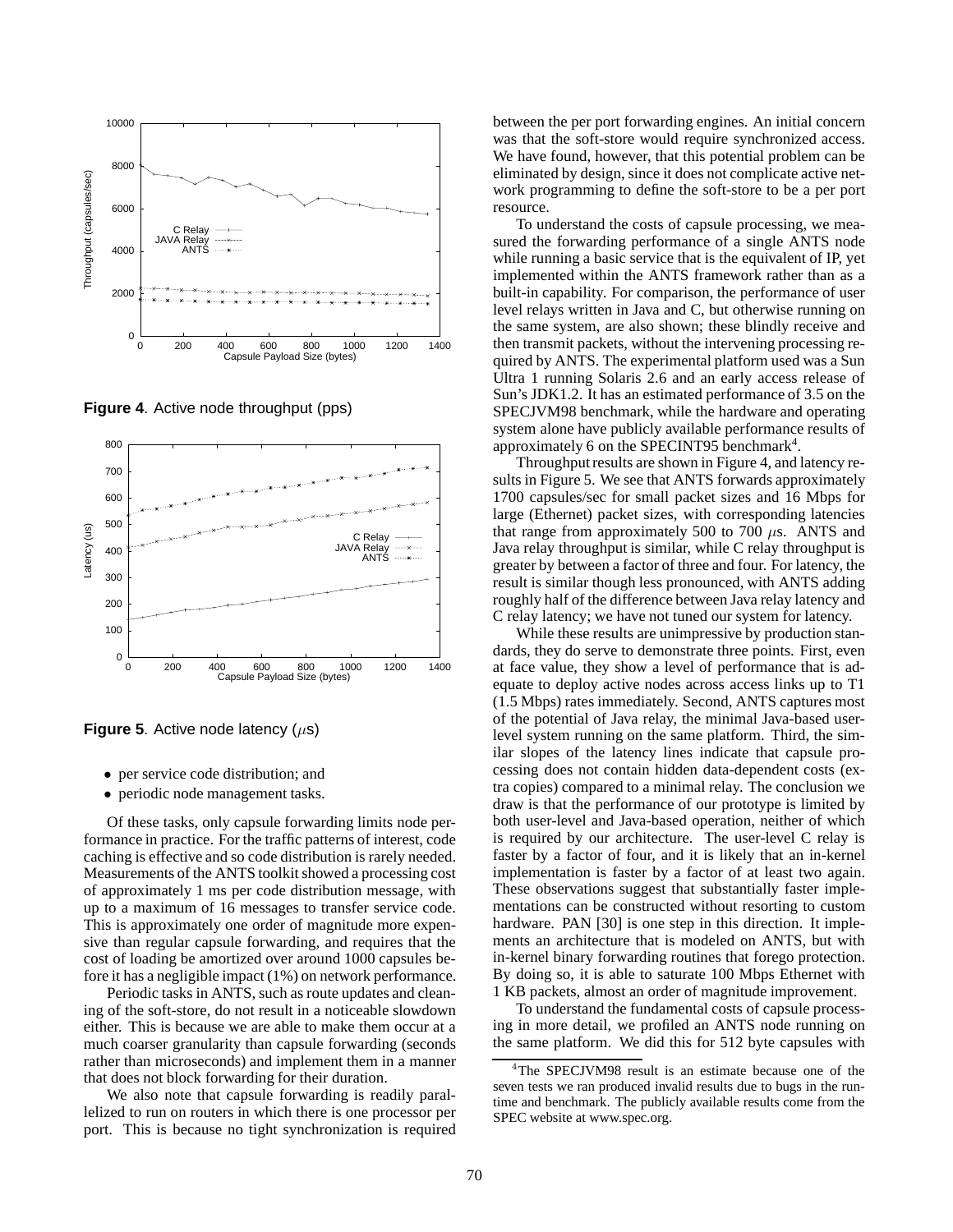| Operation            | IP? | Time $(\mu s)$ | $\%$          |
|----------------------|-----|----------------|---------------|
| 1. Packet Receive    | no  | 180            | 29            |
| 2. Header Processing | yes | 30             |               |
| 3. Type Demultiplex  | no  | 20             | $\mathcal{F}$ |
| 4. Capsule Decode    | no  | 110            | 18            |
| 5. Capsule Evaluate  | no  | 10             | 2             |
| 6. Route Lookup      | yes | 30             | 5             |
| 7. Capsule Encode    | no  | 90             | 14            |
| 8. Header Processing | yes | 40             |               |
| 9. Packet Transmit   | no  | 80             | 13            |
| Other                | n/a | 25             |               |
| Total                | n/a |                |               |

**Table 2**. Profile of basic capsule processing

built-in Java runtime facilities, and normalized the result using the previously reported latency to account for profiling overhead. The results are shown in Table 2. In the profile results, ANTS processing is divided into nine steps, some of which are analogous to the steps that occur in IP and some of which are unique to ANTS. This is noted in the "IP?" column. For this comparison, IP processing steps are abstracted from RFC 1812 [3], which defines the standard IP processing that must be performed by all IP routers.

- 1. A message is received from the incoming network interface via the operating system. IP in the kernel does not require this step, and neither would ANTS if running in the kernel.
- 2. The structure of the message is checked to ensure that it is a valid capsule. The checks are simple, and IP performs analogous checks.
- 3. The capsule type is mapped to the appropriate forwarding routine. This is done with a hash table lookup. There is no corresponding requirement for IP.
- 4. The capsule is decoded from an external packet representation to an internal object representation. This step requires object allocation and member initialization by copying. It is an artifact of the Java-based implementation that is not intrinsic to the ANTS architecture.
- 5. A forwarding routine is invoked. To implement IP service, the forwarding routine simply invokes default forwarding via the active node. While default forwarding is the same as IP forwarding, expressing it as a service within ANTS generates some overhead to set up the call in a safe and generic manner.
- 6. A routing table lookup is performed. In the prototype, a simple hash table lookup is used, while in IP and a production ANTS system a more expensive longest matching prefix operation is needed. (The greater relative cost of this step in practice will result in a more favorable comparison than is made here.)
- 7. The capsule is encoded to an external packet representation from an internal object representation. Again, this step is not intrinsic to ANTS.
- 8. Header fields are updated, for example, by decrementing the TTL and setting the previous node address. The

updates are simple, and IP requires analogous updates, though fewer in number.

9. A message is sent to the outgoing network interface via the operating system. IP in the kernel does not require this step, and neither would ANTS if running in the kernel.

Clearly, our user-level profiling and analysis can project only approximate results for a kernel-level implementation. However, what is significant is how few complex processing steps are required for capsule forwarding. In particular, a number of steps are not required in the current model, but easily could be in alternative designs: code distribution, because it has been separated; authentication, because state protection is built on the fingerprint identifiers as described in the next section; and resource reservation and accounting, because we follow the basic connectionless forwarding model.

To contrast ANTS and IP processing using the results in Table 2, we first exclude the receive and transmit times, since they would not be substantial in a kernel-based implementation. Note that this will increase the overhead attributed to ANTS. Of the remaining ANTS-only steps, the largest components by far are for capsule encoding and decoding, both of which are artifacts of our Java-based prototype rather than intrinsic costs of capsule processing. This difficulty is well known but not satisfactorily addressed without language support such as the view construct in SPIN's version of Modula-3 [18]. We therefore exclude these costs.

The remaining processing steps correspond to intrinsic costs. The profile data shows that, for these steps, ANTS adds 30  $\mu$ s to the 100  $\mu$ s needed for IP. That is, ANTS adds an overhead of roughly 30% to IP to perform type demultiplexing and safe evaluation. Both of these operations are known to run quickly. Demultiplexing is efficient because it requires only a hash lookup. This is facilitated in ANTS because the fingerprint provides pseudo-random bits that can be used directly as an index. Safe evaluation can be performed efficiently with binary forwarding routines in a high performance implementation: SFI [44] is known to add an overhead of approximately 4% for fault isolation (write protection) and approximately 20% for general (read/write) protection, while PCC [29] adds no runtime overhead after the proof is checked when the code is loaded. Other costs will of course depend on the forwarding routine itself, but these costs are deliberately incurred when a new service provides a performance advantage. The forwarding times for some routines are reported in Section 6. We note here that all of the node API operations can be implemented to run quickly since all are lightweight; for example, none require disk access or network roundtrips.

# **5 Who can introduce new services?**

The vision presented in [41] is that all users should be able to customize processing within the network. This would foster third party developers and a marketplace for new services that would accelerate the pace of innovation. Mobile code technologies are suggested as a mechanism that will enable programs to be run safely in the context of shared resources.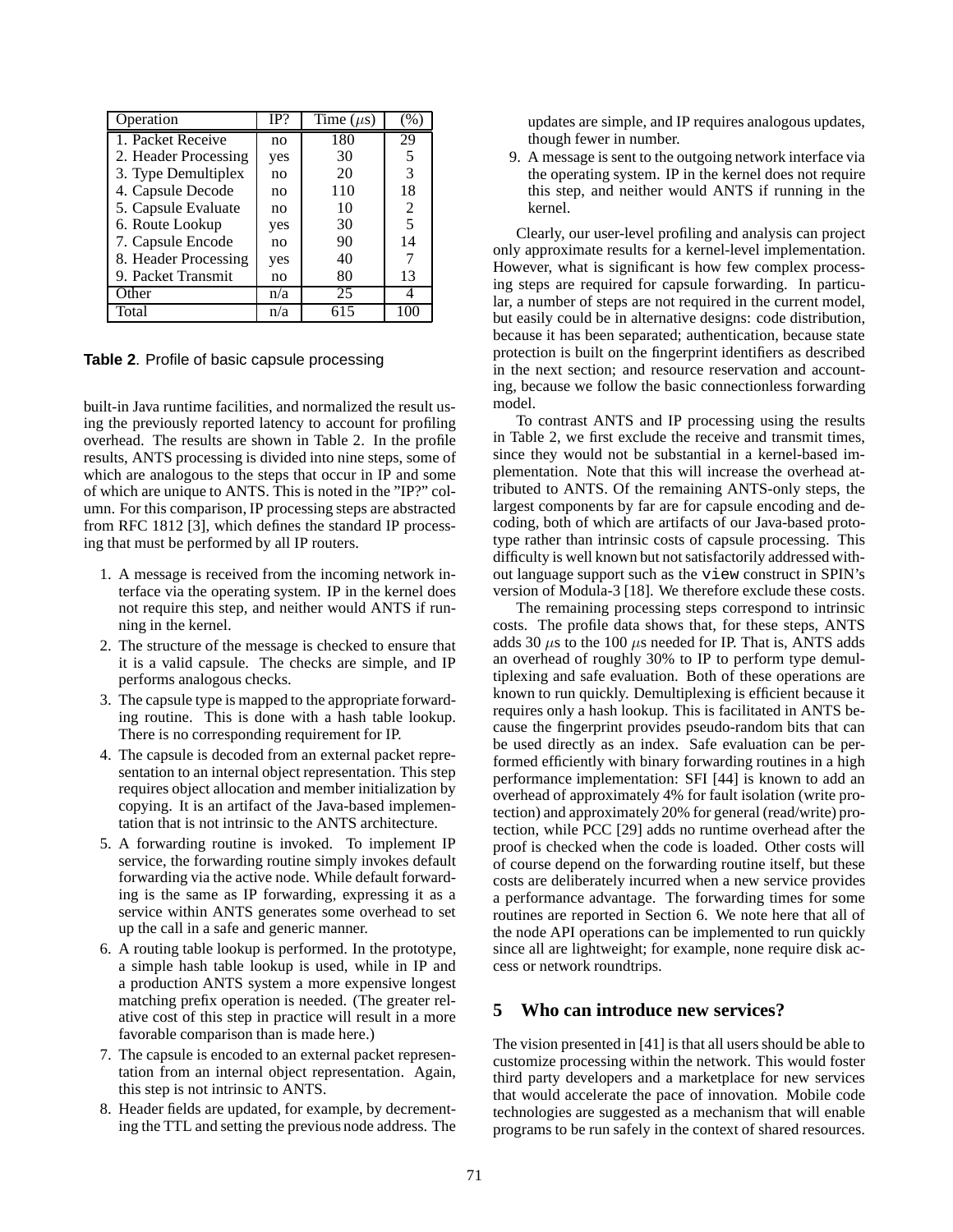We have partly succeeded in reaching this goal, finding security concerns to be more challenging than those of performance. After all, it is clear that the speed at which capsule forwarding can be implemented will dictate where it is applied. But it is not clear that the resource management and security difficulties can be resolved in a large wide-area system without restrictions that negate the original vision.

In ANTS, we are able to isolate the code and state of different services in a manner that is equivalent to that of static and trusted protocols today. This is despite the fact that service code is mobile and untrusted. We view this as substantial progress. On the other hand, we currently handle the problem of global resource allocation with a certification mechanism that slows the rate of change compared to the active network vision, though we argue that the resulting system can still evolve much more quickly than the Internet.

The rest of this section elaborates on these findings along the lines of the protection and resource management threats that exist, and how they are handled in ANTS compared to the Internet. We consider protection threats to be those that directly impact the execution of a service within the network so that it is no longer isolated from other code and hence no longer guaranteed to behave correctly. We consider resource management threats to be those that affect the performance of a service, rather than its correctness, by consuming shared resources in an unreasonable fashion that starves other legitimate network users. That is, we are more concerned with network robustness than fairness.

#### **5.1 Protection**

The ultimate goal of ANTS is to allow untrusted users to control the handling of their own packets within the network, yet to ensure that the code they provide can do no harm to the users of other services even if it is designed poorly or used maliciously. Early in our design effort, we realized that the capsule model provides a clear basis for simplifying interactions within the network: each capsule explicitly specifies its own handling via its type field, which is carried with the capsule through the network as shown in Figure 2. To extend this scheme into a protection model that is equivalent to the operation of conventional protocols, we added the stipulation that a capsule cannot change its type to that of another service (or equivalently create capsules of another service) within the network. This is enforced by the ANTS runtime sandbox described in Section 3.3. The result is that the processing a capsule can undergo is fixed by the value of its type field at the moment it is injected into the network, in the same manner that an IPv4 packet is forwarded with IPv4 processing only. This means that, for example, it is not possible to construct a service that arbitrarily searches the network and then interferes with capsules belonging to another service.

This model is straightforward to understand, and has worked well for us once we extended it to allow for the controlled sharing of state between related types of capsules (as described shortly). It provides an authenticationfree foundation on which other security mechanisms can be constructed as they are needed. We have found that, while it does limit the kind of services that can be constructed in ANTS, the benefits of having this form of protection model far outweigh the costs. A typical example of a service that is difficult to realize is a firewall, since one type of capsule cannot directly control the forwarding of another type. (However, these kind of services are not targeted by ANTS.)

Protection threats that would break this model must stem from the transfer and execution of code within the network. It appears to us that there are only three kinds of threats that could result in capsules of one service being handled in an unintended manner, whether accidental or malicious, that cannot occur in the Internet except in response to a faulty implementation:

- the node runtime may be corrupted by service code;
- service code distributed to an active node may be corrupted or spoofed; and
- the state cached at an active node on behalf of one service may be inadvertently manipulated by another service.

The first threat, corrupting the active node itself, is met through the use of safe evaluation techniques for executing service code. While the ANTS toolkit relies on the properties of Java, other implementations could be based on proofcarrying code (PCC) or software-based fault isolation (SFI). The net result is that the sound implementation of the node runtime implies that it cannot be crashed or otherwise corrupted by arbitrary service code in the same sense that traditional operating systems protect themselves from applications.

The second threat, code spoofing or the transfer of corrupted code, is met through the use of fingerprint-based capsule types, as was previously discussed.

A third means of interfering with a service is to corrupt the state that it maintains at an active node. This is prevented in ANTS by a restricted node API. Access to state shared across services is guarded. For example, the default shortestpath routes can only be read by services, so that one service cannot alter them for another. Only two forms of servicespecific state are retained by a node after a capsule is forwarded: service code itself and data placed in the soft-store. The code is readily protected because it is read-only. The data is protected by building on the fingerprint-based capsule types to partition the soft-store by service. This guarantees that state maintained on behalf of one service cannot be manipulated by code corresponding to another service. Conversely, sharing between the sessions of a service is controlled by the service code.

A significant complication that we faced to make this model useful is the need for read and write sharing between different types of capsules. To implement many services, a set of related forwarding routines must be able to share state within the network. For example, one type of capsule may establish custom routes by placing information in the soft-store of nodes, and another type of capsule follow those routes by accessing the information. We accomplish one level of sharing in a secure manner by using a hierarchical fingerprint scheme for computing the capsule type identifiers. Essentially, if capsules with forwarding routines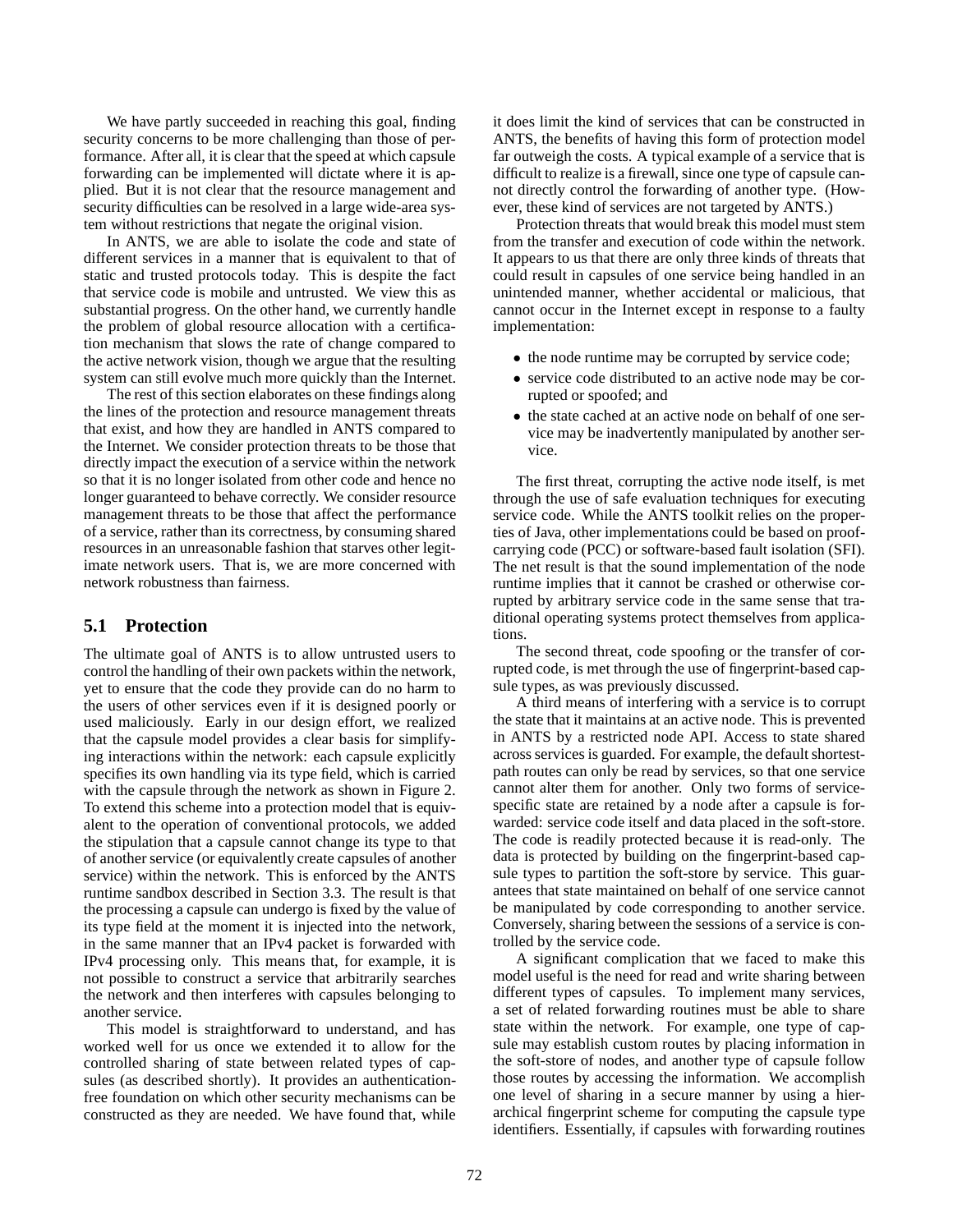A and B are to share state within the network and  $X_H$  is the fingerprint of  $X$ , they are marked with the type identifiers  $(A, (A, B)_H)_H$  and  $(B, (A, B)_H)_H$ .<sup>5</sup> Code distribution then transfers the routines  $A$  and  $B$  when they are required so that the type identifier can be verified. In this manner, capsules of type  $A$  and  $B$  can be recognized as belonging to a single service that is identified as  $(A, B)<sub>H</sub>$  and state can be shared between them. This scheme also prevents another routine, C, from later claiming to belong to the service and manipulate its state.

In sum, ANTS provides measures that defeat all of these kind of threats so that the protection provided by ANTS is as good as the protection afforded to protocols in the Internet today. This is so despite the fact that ANTS services are implemented with mobile and untrusted code (certification is not required for basic protection) while conventional protocols are implemented with static trusted code. Further, these measures are robust because they are implemented by each active node without relying on any external parties.

In the larger context, Internet security is in the process of being extended because it is known to be weak. Both ANTS and the Internet protect different protocols from interfering, but not different users of a protocol from interfering with each other. An interesting use of ANTS is to introduce new security services that add authentication and encryption at selected points. This could easily be done by extending the node API with authentication and encryption calls that services could combine to meet their own security needs.

#### **5.2 Resource management**

We now provide a taxonomy of resource management threats. In ANTS, one service can potentially interfere with the performance of another in three ways:

- a capsule may consume a large, possibly unbounded, amount of resources at a single node;
- a capsule and other capsules it creates within the network may consume a large, possibly unbounded, amount of resources across multiple nodes; and
- an application running on an end-system may be used to inject a large, possibly unbounded, number of capsules into the network.

This classification is useful because it highlights resource management tasks that can readily be addressed, remain open in both ANTS and the Internet, and the difference between the two.

The first threat, too many resources used at a node during the forwarding of a single capsule, is able to be met in ANTS with current technology because the programming model is restricted. In the Internet, the resources consumed during packet forwarding are implicitly bounded by the design and correct implementation of IP and other network protocols. In ANTS, the node runtime enforces simple resource bounds.

Long running forwarding routines are broken with a watchdog timer. Termination is simplified by unloading all state associated with forwarding routines that trigger violations. Access to memory and bandwidth is limited by decrementing the TTL field to prevent a capsule from sending a large number of outgoing capsules (as defined by the TTL) or placing a large number of objects in the soft-store. Alternative local policies, such as static limits on the fanout of a capsule, could easily be enforced. Other resources, such as the stack, can be similarly limited, though this is not done in the prototype because it requires the Java runtime to be modified. This simple scheme has been sufficient to our purposes because we are more concerned with preventing gross errors in the set of cached services than accounting for all resource consumption or enforcing fairness between capsules. Other research efforts, such as RCANE [27], are exploring active network environments that support more fine-grained control of resources.

The third threat, that misbehaving applications may starve well-behaved ones exists in both ANTS and the Internet and is not well addressed in either. The root of this problem is that the Internet currently lacks network-based resource allocation mechanisms; instead, it relies on the cooperation of users<sup>6</sup>. This is increasingly recognized as problematic, and efficient network-based mechanisms are fundamentally needed to improve fairness and penalize nonresponsive flows [8] in the same manner that operating systems, not applications, must arbitrate between competing resource demands and protect the system. These mechanisms will benefit an active network in the same ways they benefit the current Internet.

In-between these extremes lies the more difficult task of controlling the resource consumption of a capsule and its descendents across a group of nodes. This task differentiates active networks from the Internet. In the Internet, the resources that are consumed as a packet is forwarded from source to destination are relatively well understood in terms of a static model that limits bandwidth, memory and processing time. This, of course, assumes correct design and implementation, which is not always the case.7 In an active network, however, resource consumption is driven by programs and cannot be finessed by arguments of a restricted set of developers. It will be much more dynamic in nature, and must be restricted in its form to ensure that the effects of one service on others or a region of the network are reasonable.

One useful technique is a per capsule hop limit. In both IP and ANTS, packets and capsules would consume unbounded resources if blindly forwarded around a routing loop. The TTL field is used to break such loops in IP, and ANTS uses the same mechanism to detect and stop an analogous class of infinite loop program errors. PLAN [16] goes further by dividing the TTL between a capsule and its de-

 $5$ Actually, type calculation is more complex because there is an intermediate level of naming between individual capsules and aggregate services that is used to minimize code distribution. See [45] for details.

 ${}^{6}$ It is often mentioned that the access bandwidth of a user limits the impact they can have on the network. However, this is a poor allocation mechanism at best. It does not prevent, for example, equally capable users from starving one another of bandwidth to a given destination.

<sup>7</sup>For an example flaw see CERT Advisory CA98-01, *Smurf IP Denial-of-Service Attacks*, January 1998.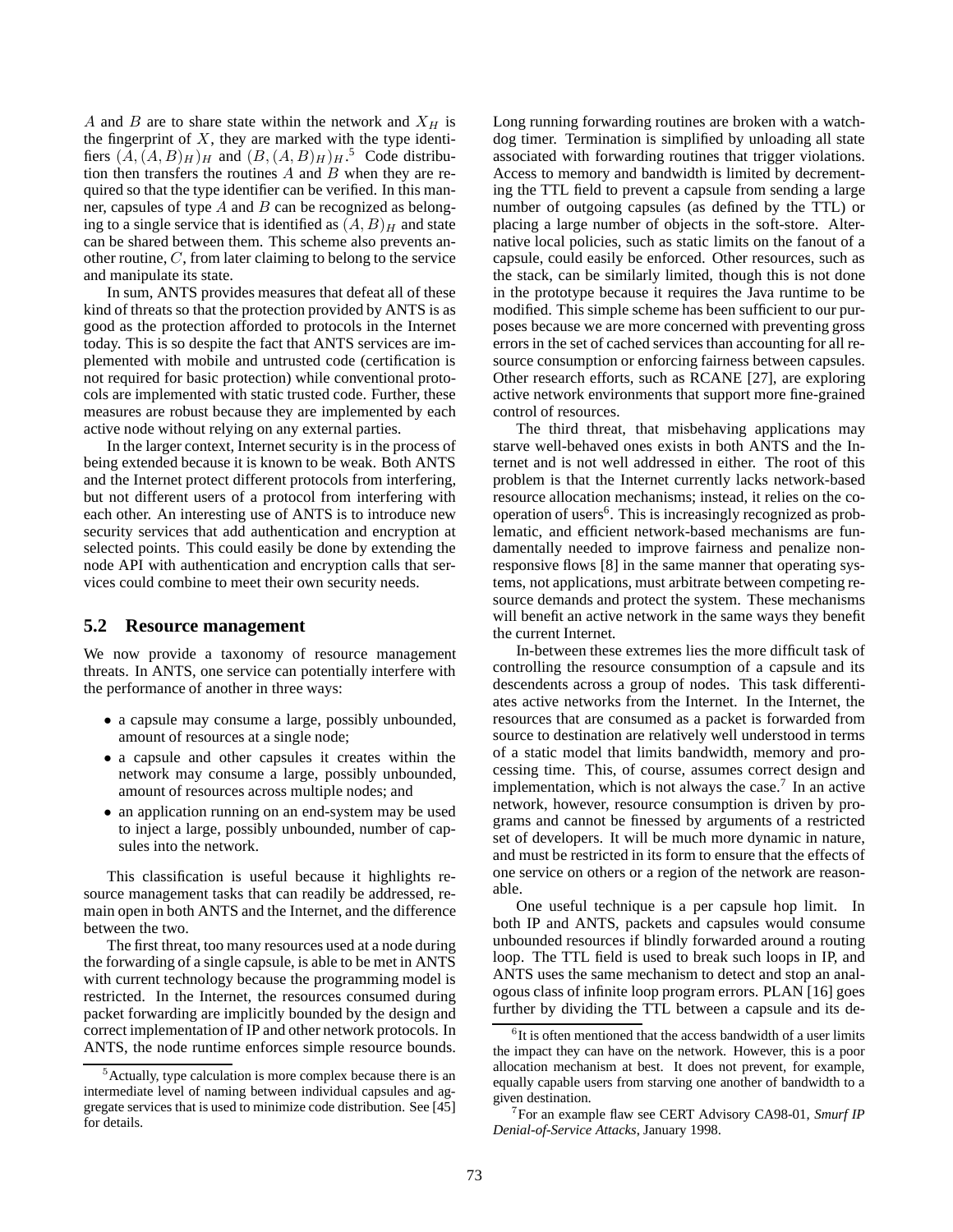scendents so that the original TTL bounds the total amount of resources consumed within the network. We consider TTL-based mechanisms insufficient, however, to prevent capsules from consuming an excessive (though bounded) amount of node resources if directed to do so by a poorly designed service. TTLs cannot provide a tight bound on activity when multicast must be accommodated. This is because the number of "capsule-hops" that can legitimately result from a single capsule grows with the multicast group size, and so can be large. More fundamentally, the property that we want to hold is that capsule forwarding does not result in activity that is concentrated in a small region of the network, swamping nodes in the process. Activity that is significant but not concentrated, as occurs when multicast is implemented correctly, can be an efficient use of resources and should be allowed. However, since TTLs are not related to topology they cannot readily restrict the location of activity. Even without multicast this is problematic. For example, consider a service that "ping-pongs" a capsule between adjacent nodes until its TTL is exhausted. With a maximum TTL of 255 (8 bits as in IP), a node sending one capsule with a buggy or malicious forwarding routine might inflict 100 capsules worth of forwarding work on other nodes.

Better mechanisms are therefore needed. In particular cases, it may be practical to locally check that programs match a restricted form. For example, forwarding routines that route a capsule towards a fixed destination and do not create other capsules satisfy most definitions of "safe." Though this class may sound restrictive it includes selective discard, congestion notification and network merging services. Fairness mechanisms that limit the impact of misbehaving users, such as fair queuing, will also mitigate the damage that can be inflicted by a poorly designed program. However, they cannot prevent such programs from consuming more resources than is appropriate.

Until better solutions are available, we have fallen back on the mechanism of requiring that service code be certified with a digital signature by a trusted authority (an IETF equivalent) before it is freely executed at nodes. This runs counter to the other mechanisms of the node runtime in that it depends on external parties. Nonetheless, we argue that it results in a system that is capable of evolving much more rapidly than is possible today. This is because certification differs from standardization in that it does not seek to define a single preferred behavior. Rather, no consensus is needed and certification only seeks to establish that a service makes reasonable use of overall network resources, regardless of whether it is considered an effective means of accomplishing a particular task. To simplify the potentially difficult task of inspecting programs for certification, we note that the latter need not be foolproof since it is not necessary to hold all programs to the same level of accountability. To support rapid experimentation, for example, it would be possible to modify the ANTS runtime to execute code that is newly certified (or even not certified) at a reduced rate, so that it consumes no more than 1% (say) of the available resources. Fresh code could similarly be certified for a restricted period in which a trial can be run. Together with a revocation mechanism, such techniques would allow new services to be gradually accepted as experience is gained with them. We also note

that the availability of executable code raises the possibility of automatically testing services against common failure cases.

Our current dependence on certification begs the question of whether it is still useful to incur the costs of other security mechanisms. We believe that protection and resource allocation mechanisms are invaluable because they defend against accidental as well as malicious errors; we seek to expand our mechanisms to cover the ground nominally protected by certification. Even if this can be accomplished, however, it is likely that certification has a role to play in a practical active network. Signed code provides a trail to follow when problems arise. It also enables a spectrum of trust, whereby more trusted users are allowed access to wider and more powerful APIs. We have deferred the study of these tradeoffs and associated issues for which we can anticipate a need, such as revocation, to future research.

# **6 What services can be introduced?**

We have found the most compelling use of capsules to be as a means of rapidly upgrading the services of large, wide-area networks such as the Internet. There is a clear need for such a mechanism because of difficulties that exist today. For example, IPv6 (the next version of the IP) is proving slow and difficult to deploy; if the Internet continues to be successful IPv6 will not be the last evolutionary step that is needed. In the meantime, backwards-compatible solutions such as Network Address Translation (NAT) boxes (which map a large set of internal addresses to a small set of external ones) are gaining ground because they are more readily deployed, despite the architectural difficulties they present [40]. Furthermore, today's Internet hampers experimentation: it was not possible to test the IPv6 candidates under real conditions before selecting a standard. Thus active networks would be of tremendous value if they facilitated the widespread deployment of even a small number of services such as multicast, mobility or IPv6.

In the remainder of this section we characterize the kind of services that ANTS is able to introduce and discuss this characterization using examples. We have found that ANTS is able to introduce a class of new services that are otherwise difficult to deploy. We have also been struck by the number of service variations that are enabled by using a programming language to combine a small set of node operations. This leads us to conclude that a viable active network could be extremely useful for the experimentation necessary to design new protocols. Despite this, it is clear that greater application experience is needed to judge the utility of active networks. No single application ("killer app") that proves the value of extensibility has emerged, and none is likely to because support for such an application can always be builtin to the base system. Rather, the advantages of extensibility accrue over time. Active networks are no different in this regard than extensible operating systems [21, 5], databases or language implementations [22].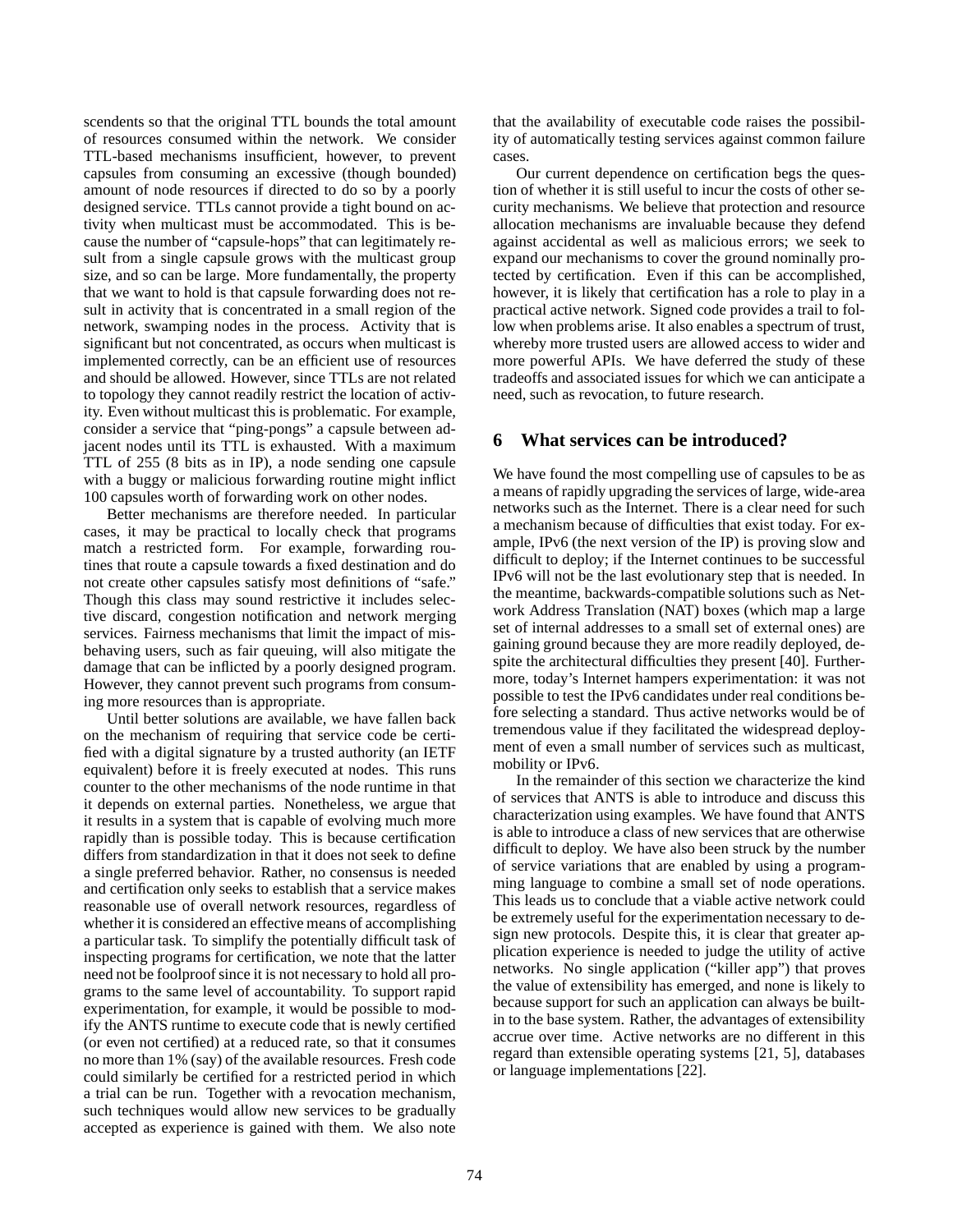| Service         | Capsule              | Code (bytes) | Latency (us) | Slowdown |
|-----------------|----------------------|--------------|--------------|----------|
|                 | <b>MulticastData</b> | 3496         | 670          | 1.25     |
| <b>ANTS-PIM</b> | JoinPrune            | 4325         | 975          | 1.82     |
|                 | RegisterStop         | 1690         | 560          | 1.05     |
|                 | Query                | 1844         | 615          | 1.15     |
| WebRoute        | <b>Bind</b>          | 1821         | 685          | 1.28     |
|                 | Redirect             | 1843         | 600          | 1.12     |
|                 | Activate             | 1991         | 620          | 1.16     |

**Table 3**. Latency and code size for sample ANTS capsule forwarding routines

## **6.1 Characterization of services**

The reason capsules provide a powerful means for effecting change is that they deploy processing along network paths in a clean manner that is not dependent on the details of the path itself. This is in contrast with the existing mechanisms that are essentially administrative and proceed one router at a time. New services that can be deployed in ANTS but are difficult to introduce into the Internet today are thus those whose implementation is spread across multiple network elements. They are often variations on routing and forwarding. Unlike services constructed above the network layer, they can make direct use of topology, loss and load information to construct novel routing, flow setup, congestion handling and measurement services.

By analyzing our architecture we have identified the characteristics that a service must possess to be able to be readily introduced in ANTS:

- *Expressible.* The service code must be constructed using the restricted node API listed in Table 1.
- *Compact.* The service code must be smaller than a selfimposed limit of 16 KB to limit the impact of code distribution on the rest of the network.
- *Fast.* Each routine must run to completion at the forwarding rate, or it will be aborted by the node.
- *Incrementally deployable.* The service must not fail in the case that not all nodes are active.

We believe that many useful services can be constructed to have these characteristics. We have implemented at least five services (host mobility, source-specific multicast [46], path MTU queries, PIM-style multicast, and Web cache routing [45]), the last two of which were case studies of services that are intended to be realistic. Others have used ANTS to study a number of novel services: an auction service [23]; a reliable multicast protocol [24]; and a networklevel packet cache [20].

As evidence of the utility of capsules, the strongest argument we can presently make is to provide examples of services that: have been promoted by others; are meritorious enough that they have received serious consideration by the Internet community; are difficult to introduce in the Internet today because they rely on network layer state and their implementation is spread across the network; and can be introduced in an equivalent form with ANTS-style capsules. We have identified a number of such services:

- multicast (PIM-SM [13], CBT [4], Express [17]);
- reliable multicast support ([31, 25], Cisco's PGM);
- explicit congestion notification (ECN) [34];
- PIP [14], a former IPv6 candidate; and
- any casting [32].

We identified these services as candidates only gradually, as we gained experience constructing forwarding routines that possessed the required characteristics. It is not obvious how all of these services can be designed to meet the required criteria, and in the remainder of this section we discuss the criteria in light of these examples.

# **6.2 Discussion**

#### *6.2.1 Expressible*

The small API available in our prototype has proved sufficient to express a variety of services. This is partly because its capabilities, such as the ability to place applicationdefined objects into the soft-store, are widely applicable, and partly because the forwarding routines themselves tend to act as "glue" that binds together these capabilities. It quickly became apparent as we wrote services that this code is a much more flexible form of glue than the traditional means of composition in networked systems, layering models, even compared to micro-protocol systems such as the *x*-kernel [19]. We note that Click [28], an experimental router infrastructure containing much finer-grain routines (such as queue manipulation), has recently emerged. We view systems such as Click as synergistic with active networks, since they provide a router with a native set of fine-grain APIs that ANTS capsules could compose into novel functions.

Many variations on a forwarding routine are often possible, such as multicast protocols that support reliable multicast, or changes in routing between Web caches that implement different search policies. This is significant because in ANTS a slightly different service is straightforward to use since its deployment is automatic. This could stimulate the real-world experimentation that is necessary to design new and improved protocols. Code also provides a wider interface with which to discover network properties than the "black-box" model that is used today, where properties are inferred from observations of traffic. For example, path MTU estimates can be obtained by recording the minimum MTU as a capsule is forwarded along a path (at connection setup time too) rather than relying on heuristics and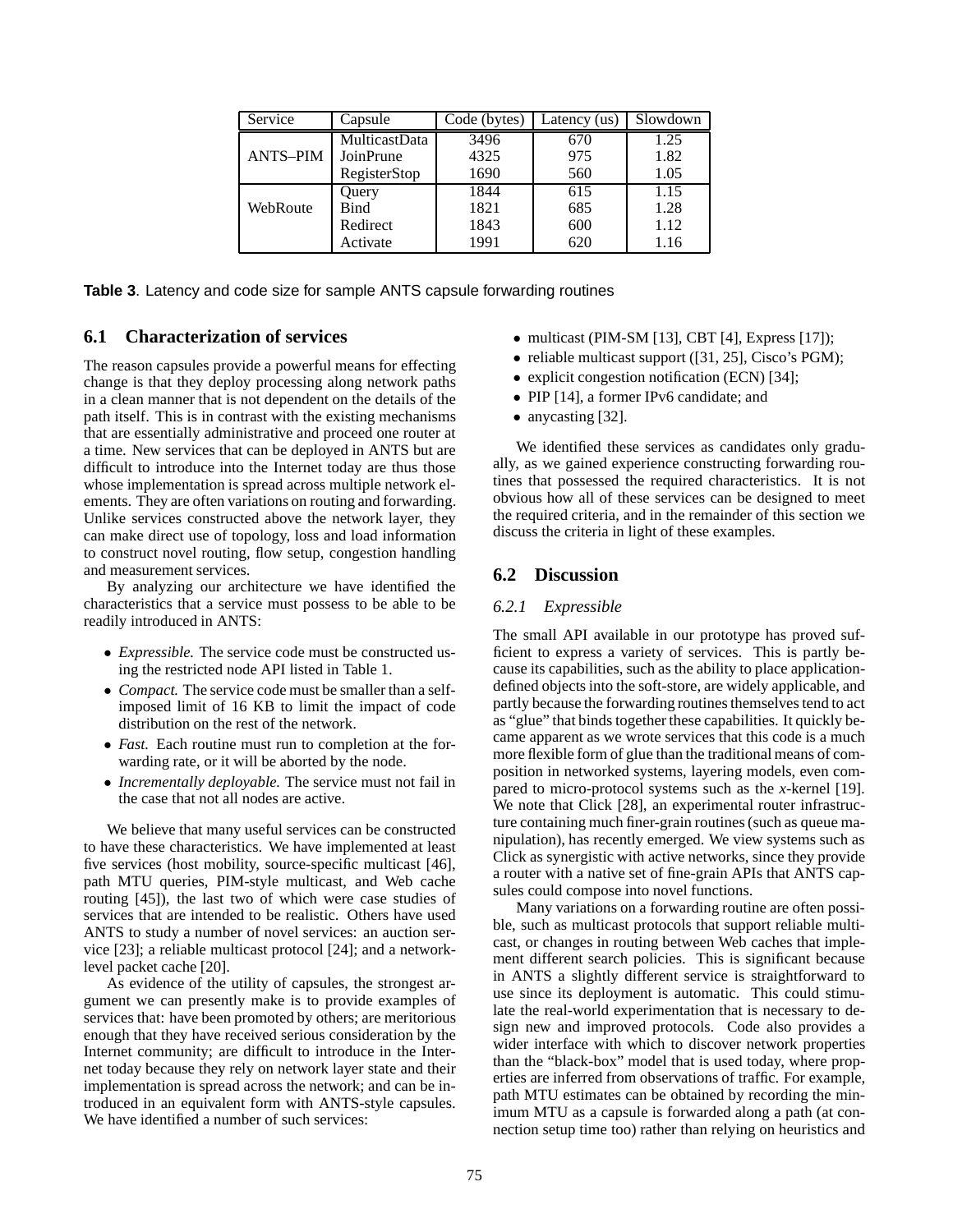error messages. This too enriches the variety of services that can be expressed.

The API does not readily allow two kinds of services to be constructed, both of which fall outside the design space of the ANTS programming model. It is difficult to embed long-lived processes in the network, such as a Web cache or transcoding engine. This is because the API does not support reliable storage or timers. Such capabilities could be added to the API by other means, for example an administrator upgrading an active node, but they cannot be extended at the capsule level. However, ANTS works in synergy with such complementary evolution. This is because new services can be written to take advantage of new capabilities as they are embedded in the network: forwarding routines simply query nodes for the availability of a particular feature and act accordingly. We speculate that one of the most valuable uses of ANTS may be new services that connect applications with network-embedded resources (caches, transcoding engines) in a more flexible way than the fixed proxies or transparent interception that is used today.

The second kind of service that is difficult to construct is that which cuts across many flows, such as firewall filtering. (But recall that one service can be composed of several cooperating types of capsule.) This is because network processing is explicitly selected for each capsule as it is injected into the network to support our security model. Instead, this kind of service is well-served by extending routers to be programmable by the administrator, as is done in [11]. This is because processing that cuts across many flows is often used to enforce policy at a point.

#### *6.2.2 Compact and fast*

Forwarding routines tend to be small because they tend to be "glue" code. We have not found it difficult to construct services that are smaller than our 16 KB limit, despite a naive transfer format that transfers Java classfiles directly. Other systems have similarly found that capsule-style code can be compact and often acts as glue [39, 16]. Inevitably though, this bound will limit the complexity of forwarding routines that can be constructed. We believe that a relatively small bound, on the order of the current 16 KB, will prove sufficient for the type of services that ANTS targets and that other deployment mechanisms will be more appropriate for more ambitious services, such as video transcoding.

The forwarding routines also tend to complete quickly. This is because all of the node API operations complete rapidly (none block on disk or network access) and the glue code typically combines them in a straightforward manner. The majority of the routines we have constructed have run within a factor of two of the basic capsule forwarding time.

As evidence to support these assertions, we provide in Table 3 the forwarding times and program code sizes for capsules of the two most realistic services we have implemented in ANTS: PIM-style multicast and Web cache routing. Forwarding time is given in microseconds across a single ANTS node, using the same experimental platform as described in Section 4.2. It is also given as a slowdown factor relative to results for the "null" ANTS capsule reported in Section 4.2. This shows the impact of executing a real routine that is more complex than IP forwarding. Each line represents one type of capsule; each service is comprised of multiple kinds of capsules that work together. Web Query capsules, for example, take 1.15 times as long to forward as the "null" ANTS capsule and have roughly 1.8 KB of associated code that is first demand loaded. We omit an explanation of the services themselves because it is not necessary to understand their operation for the purpose of this paper, and they are fairly involved. The interested reader is referred to a dissertation [45].

#### *6.2.3 Incrementally deployable*

Essentially all new Internet services must be able to be introduced incrementally or they cannot be deployed. In ANTS, this requires that services be able to function in a network in which not all nodes are active. Designing services for this case has proved to be a challenging but usually soluble task.

For example, some of the potential services we put forth, notably the multicast services such as PIM, are specified for a network region in which all routers participate in the implementation. It is not obvious how to define an equivalent service that works in a partially active network. Yet this can be done. To see how, consider that PIM can be run in an overlay, which is effectively a situation where only some of the network nodes implement the service — what is needed then is a dynamic means of establishing the tunnels of the overlay. We designed such a mechanism using capsules as part of our PIM-equivalent implementation in ANTS.

Similarly, active path MTU discovery requires that all nodes along the path be active or the result must be treated as an estimate. Technically, however, Internet path MTUs can only ever be estimates because they must allow for routes that change unexpectedly. To the extent that there are active nodes adjacent to bandwidth limited links, which typically have the smallest MTUs, the result of an active path MTU service will be a useful estimate.

## **6.3 Upgrading ANTS**

An interesting class of services to consider are those that are not easily introduced without upgrading ANTS itself. These are primarily services that require changes to widely-held assumptions, of which we have identified the following examples:

- the way capsule types are computed and carried;
- the format of addresses;
- the code distribution mechanism;
- resource limiting via TTLs;
- and the node API.

These base assumptions are shared by active nodes throughout the network, and so are difficult to override locally. While it would perhaps be preferable to have an architecture that encoded no such assumptions, this position is untenable. The chief benefit of ANTS compared to the Internet is that the scope of node processing that is fixed at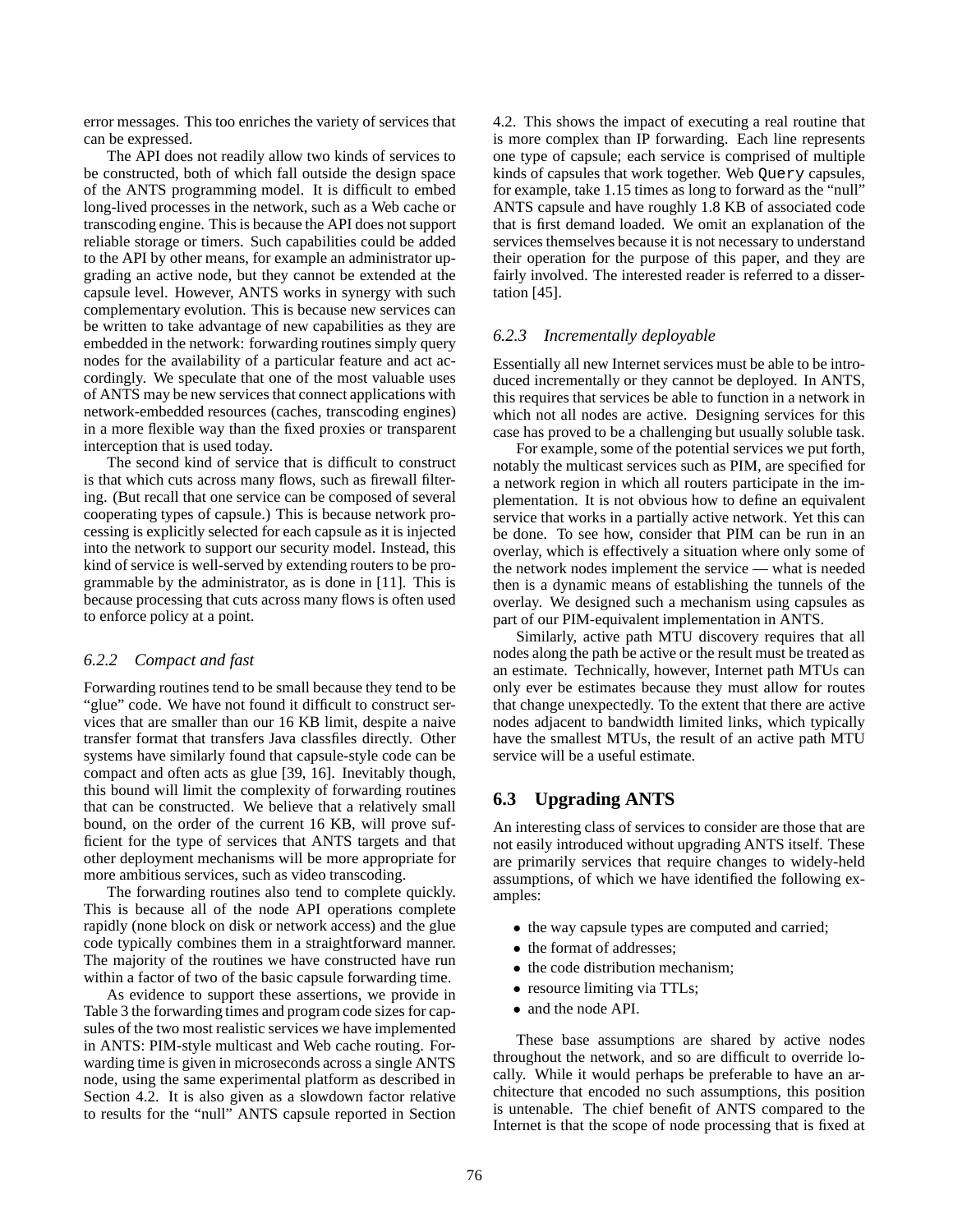the outset in its function has been greatly reduced. When changes to widely-shared assumptions are necessary, they must be made by upgrading ANTS in the same way as protocols are upgraded in the Internet today, with backwardscompatibility, versioning or overlays. For this reason, ANTS capsules carry a version number.

We note, however, that there are often design workarounds that obviate the need to change the base assumptions. For example, though it is not possible to introduce IPv6 *per se* because the format of addresses is fixed, it still possible to increase the size of the address space and so solve the same problem. PIP [14] accomplishes this by using the existing addresses hierarchically with a technique known as source routing. As another example, while the node API is fixed, language-level introspection can be used to query whether a new feature is available at the local node and if so gain access to it. This is a powerful mechanism for supporting change, and ANTS includes the notion of extensions in its node API (Table 1) for this purpose.

# **7 Architectural observations**

Active networks represent a different architectural perspective than traditional layered protocol stacks. In this section, we offer somewhat more speculative observations on network architecture that we have made in the course of our work and that have not appeared in the literature to the best of our knowledge.

### **7.1 Value of systematic change**

As we have experimented with ANTS, we have realized the value of a systematic means of upgrading protocol processing within the network, as opposed to depending on backwards-compatibility. ANTS makes the new processing that a capsule can undergo within the network explicit, while depending on backwards-compatibility implicitly extends old processing.

It is quite remarkable how effectively backwardscompatibility has been leveraged to extend TCP/IP to new situations. However, an implicit means of extension ultimately has unexpected or adverse side-effects, while an explicit one has much cleaner semantics. This is already apparent in the case of NATs compared to IPv6, and we believe that many more situations will come to light. For example, consider network-embedded Web caches, such as Cisco's CacheDirector, that are currently being developed. For reasons of backwards-compatibility, they work in a manner that is transparent to their clients, spoofing the remote Web server. This may pose no direct problems today. However, research is now beginning to address how to share congestion information to improve the performance of short connections. In this context, transparent proxies have the potential to confuse hosts by mixing different congestion information under one name.

## **7.2 Dealing with heterogeneous nodes**

Implementing active nodes has forced us to reckon with the differing capabilities of nodes at different network locations. A difference in style between ANTS and IP that has emerged is in how we accommodate this heterogeneity. IP essentially defines the minimal forwarding required for internetworking, with the expectation that this processing will run at all locations. On the other hand, in an active network we must confront the issue of different kinds and complexities of capsule processing running at different locations.

Our strategy has been to bind capsule routines at runtime to those nodes that have sufficient forwarding resources to execute them. We do this in a clean manner by: using capsule code to query the node environment and decide if there are sufficient resources; having active nodes protect themselves by unloading routines in the case that they take too long to run; and writing services that do not need to be run at all nodes to work correctly. IP routers then exist at the bottom of this organization as those nodes that are not active for any type of capsule. Architecturally, this strategy could be seen as the logical extension of the two-tier "edge and core" model recently in vogue with developments such as IETF Differentiated Services.

# **7.3 End-to-end argument**

An initial concern of the active network approach was that it might conflict with the end-to-end argument [38, 6, 35]. With one exception, encryption, we have not found this to be the case, most likely because we view ANTS as simply a framework for expressing and deploying new services. The new services themselves can be well designed or poorly designed, depending on the skill of the developer. It is certainly possible to construct services that do not conflict with the end-to-end argument (such as the multicast variants described in this paper) and features of our architecture (such as the provision of soft-storage) are intended to encourage good design.

However, end-to-end encryption, such as that specified in IPv6 IPSEC, poses a challenge for the active network approach. When it is present, active code cannot readily operate on the packet payload. Two factors mitigate this problem. First, many ANTS services require access only to packet header fields, for example, routing variations. It is then possible to design encryption in a manner that exposes these fields. Second, end-to-end encryption that covers the entire payload, such as IPSEC, precludes many useful network-embedded services that are already deployed, such as firewalls, transparent proxies, and wireless boosters. For this reason, variant encryption standards that expose header fields are likely to emerge.

# **7.4 Localizing change**

We have come to appreciate that changes in network services must be localized in their implementation if they are to be easily deployed. This observation holds regardless of the protocol layer of the change, and whether they are effected by means of an active network or not. Much of the value of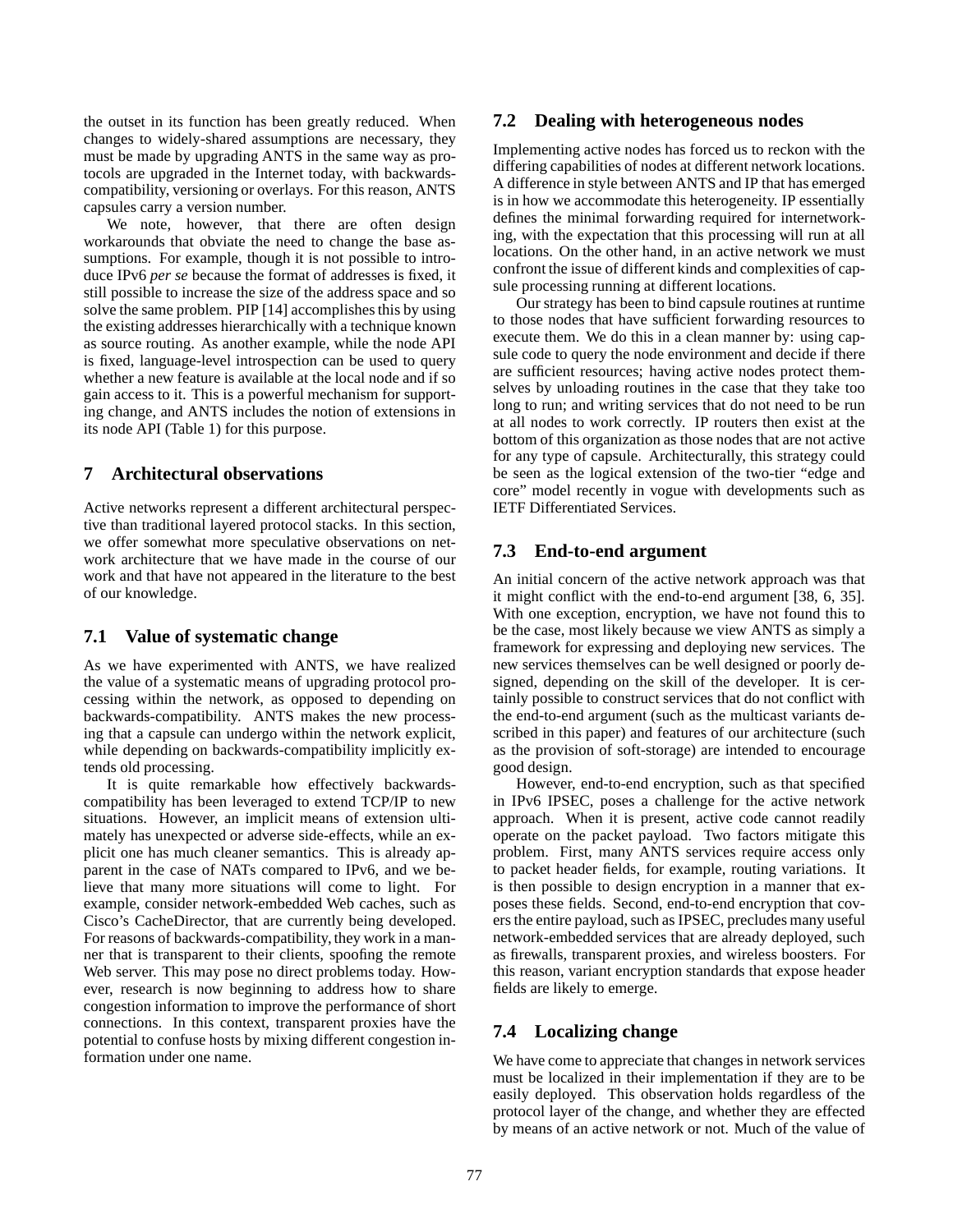the capsule model is that it allows changes to be made along an entire network path at one time, rather than at individual network locations. This new kind of locality greatly expands the scope of changes that can be made.

Arguably, IPv6 is proving slow and difficult to introduce because its changes are not easily localized. Since it replaces rather than extends existing addresses, it logically needs to be deployed at all network locations before it can be used. This is clearly not feasible, and an overlay and complicated transition plans are necessary to avoid long periods of restricted connectivity [15]. Conversely, NATs are rapidly gaining ground despite their drawbacks precisely because they are easy to deploy with only local changes. It is interesting to speculate whether incrementally deployed solutions to IPv6, such as PIP [14], would have enjoyed more success.

## **8 Conclusions**

In this paper, we have reported substantial progress towards *active networks* as envisioned in [41]. In order to build a real, working system, we have revised some of the positions originally put forth in [41]. Nevertheless, even after this healthy dose of reality, we find that a surprising amount of the original vision still holds sway:

- Capsules have proved a worthwhile model because they provide a clean means of upgrading processing along an entire network path. This model of deployment is considerably more powerful than the pointwise administrative upgrades that are the norm today. To implement capsules efficiently, we have come to depend on the demand loading of code and on traffic patterns for which code caching is effective.
- We have partly succeeded in designing a network that any untrusted user can freely customize. We have managed to isolate different services from each other without trust or centralized control, but not to protect the network as a whole from untrusted services. To accomplish the latter in the general case, we have fallen back on certification by a trusted authority until better solutions are found. This is a measure that runs counter to our vision but which still allows easy change relative to standards bodies today.
- We have found the most compelling application of capsules to be network layer service evolution, rather than the migration of application code to locations within the network. We have found capsule code to be well-suited to the task of introducing many variations of a service, and hence valuable for experimentation. We also speculate that capsule code will act in synergy with network embedded devices (caches and transcoders) that are deployed by other means, such that both will work more effectively together.

## **Acknowledgments**

This work has benefited from the advice and assistance of many. We are grateful to the members of the SDS group at MIT, and in particular wish to thank Tom Anderson, Steve Garland, John Guttag, Hank Levy and David Tennenhouse for their encouragement and guidance. The SOSP referees and our shepherd, Jay Lepreau, have further helped us to improve this work with their careful feedback.

#### **References**

- [1] D. S. Alexander et al. Active Bridging. In *Proc. SIG-COMM'97*, pages 101–111, Cannes, France, Sep 1997. ACM.
- [2] E. Amir et al. An Active Service Framework and its Application to Real-time Multimedia Transcoding. In *Proc. SIGCOMM'98*, pages 178–189. ACM, Sep 1998.
- [3] F. Baker. Requirements for IP Version 4 Routers. Request for Comments 1812, IETF, June 1995.
- [4] A. Ballardie et al. Core based Trees. In *Proc. SIG-COMM'93*, pages 85–95, San Francisco, CA, 1993. ACM.
- [5] B. Bershad et al. Extensibility, Safety and Performance in the SPIN Operating System. In *15th Symp. on Operating Systems Principles*, pages 267–283. ACM, Dec. 1995.
- [6] S. Bhattacharjee et al. Active Networking and the Endto-End Argument. In *Intl. Conf. on Network Protocols (ICNP'97)*, pages 220–228, Atlanta, GA, Oct 1997. IEEE.
- [7] A. Birrell et al. Network objects. In *14th Symp. on Operating Systems Principles (SOSP'93)*, pages 217– 230, Ashville, NC, Dec. 1993. ACM.
- [8] B. Braden et al. Recommendations on queue management and congestion avoidance in the internet. Request for Comments 2309, IETF, April 1998.
- [9] D. D. Clark. The Design Philosophy of the DARPA Internet Protocols. In *Proc. SIGCOMM'88*, pages 106– 114, Stanford, CA, Aug. 1988. ACM.
- [10] D. Cronquist et al. Architecture design of reconfigurable pipelined datapaths. In *Conf. on Advanced Research in VLSI*, pages 23–40, Atlanta, GA, March 1999.
- [11] D. Decasper et al. Router Plugins: A Software Architecture for Next Generation Routers. In *Proc. SIG-COMM'98*, pages 229–240. ACM, Sep 1998.
- [12] D. Decasper and B. Plattner. DAN: Distributed Code Caching for Active Networks. In *Conf. on Computer Communications (INFOCOM'98)*, San Francisco, CA, April 1998. IEEE.
- [13] S. Deering et al. Protocol independent multicast-sparse mode (PIM-SM): Protocol Specification. Request For Comments 2362, IETF, June 1998.
- [14] P. Francis and R. Gondivan. Flexible Routing and Addressing for a Next Generation IP. In *Proc. SIG-COMM'94*, pages 116–125. ACM, Sep 1994.
- [15] R. Gilligan and E. Nordmark. Transition Mechanisms for IPv6 Hosts and Routers. Request For Comments 1933, IETF, April 1996.